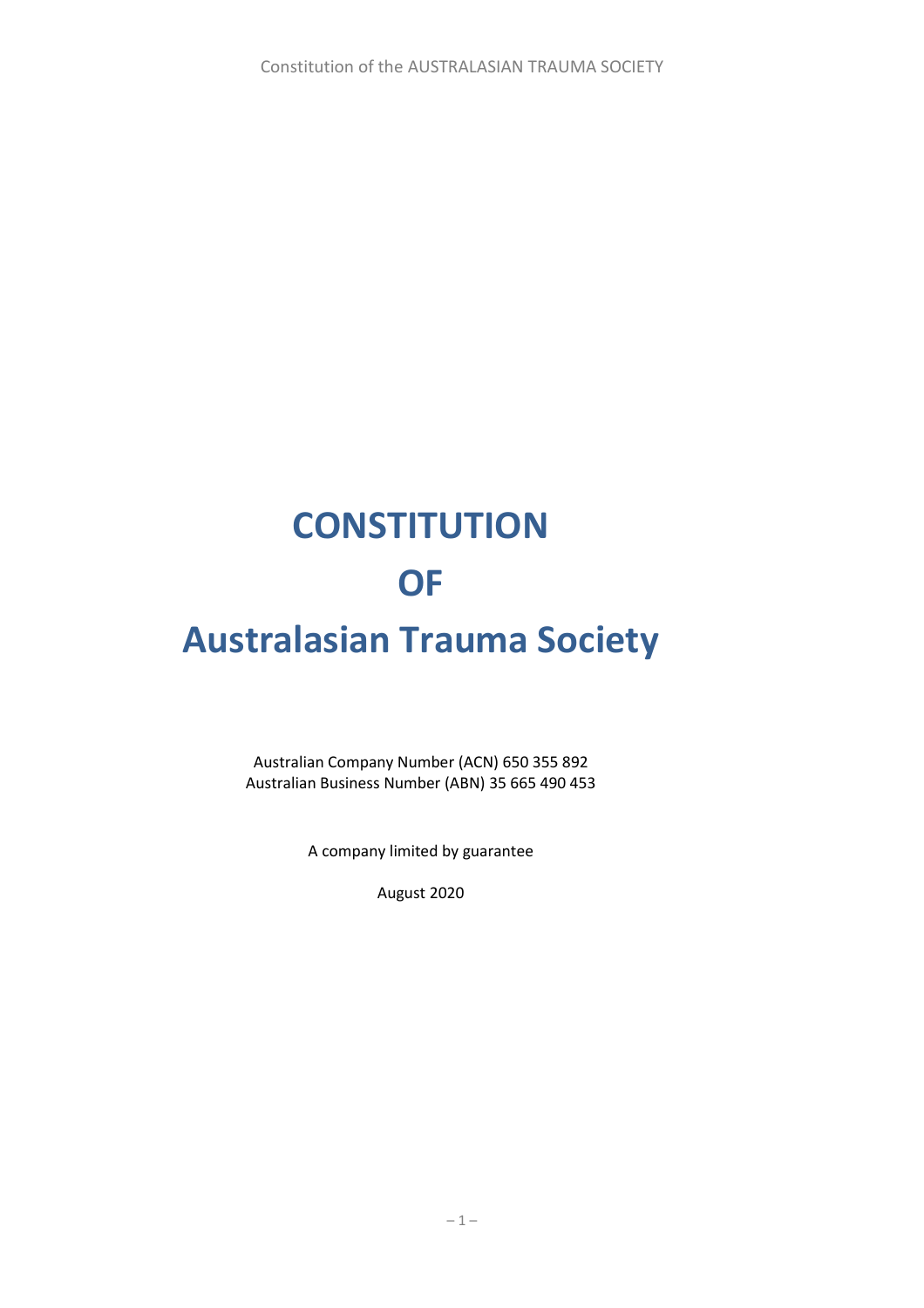### **Table of contents**

### Preliminary

- Name of the company
- Type of company
- Limited liability of members
- The guarantee
- Definitions

### Charitable purposes and powers

- <span id="page-1-3"></span>Object
- Powers
- Not-for-profit
- Amending the constitution

### Members

- Membership and register of members
- Who can be a member
- How to apply to become a member
- Directors decide whether to approve membership
- When a person becomes a member
- When a person stops being a member

### Dispute resolution and disciplinary procedures

- Dispute resolution
- <span id="page-1-0"></span>Disciplining members

### General meetings of members

- General meetings called by directors
- General meetings called by members
- Annual general meeting
- Notice of general meetings
- Quorum at general meetings
- Auditor's right to attend meetings
- Representatives of members
- Using technology to hold meetings
- Chairperson for general meetings
- Role of the chairperson
- Adjournment of meetings

### Members' resolutions and statements

- <span id="page-1-1"></span>Members' resolutions and statements
- <span id="page-1-5"></span> Company must give notice of proposed resolution or distribute statement
- Circular resolutions of members

### Voting at general meetings

- How many votes a member has
- Challenge to member's right to vote
- How voting is carried out
- When and how a vote in writing must be held
- Appointment of proxy
- Voting by proxy

### **Directors**

- Number of directors
- <span id="page-1-2"></span>Election and appointment of directors
- Election of chairperson
- Term of office
- When a director stops being a director

### Powers of directors

- Powers of directors
- <span id="page-1-4"></span>Delegation of directors' powers
- Payments to directors
- Execution of Documents

### Duties of directors

- Duties of directors
- Conflicts of interest

### Directors' meetings

- When the directors meet
- Calling directors' meetings
- Chairperson for directors meetings
- Quorum at directors' meetings
- Using technology to hold directors' meetings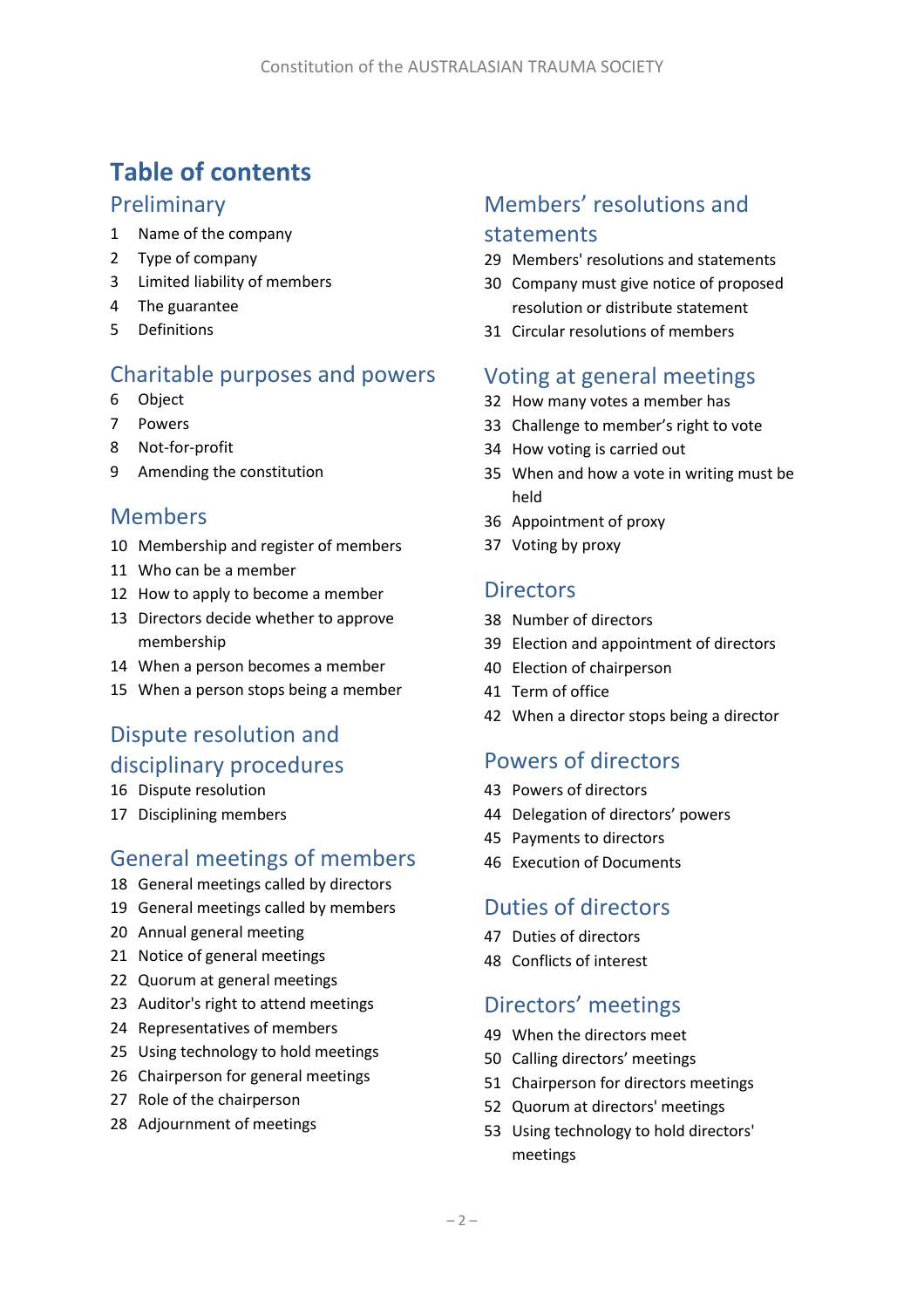- Passing directors' resolutions
- Circular resolutions of directors

### **Secretary**

Appointment and role of secretary

### Minutes and records

- Minutes and records
- Financial and related records

### By-laws

By-laws

### **Notice**

- What is notice
- Notice to the company
- Notice to members
- When notice is taken to be given

### Financial year

Company's financial year

### Indemnity, insurance and access

- Indemnity
- Insurance
- Directors' access to documents

### Winding up

- Surplus assets not to be distributed to members
- Distribution of surplus assets

### Definitions and interpretation

- Definitions
- Reading this constitution with the Corporations Act
- Interpretation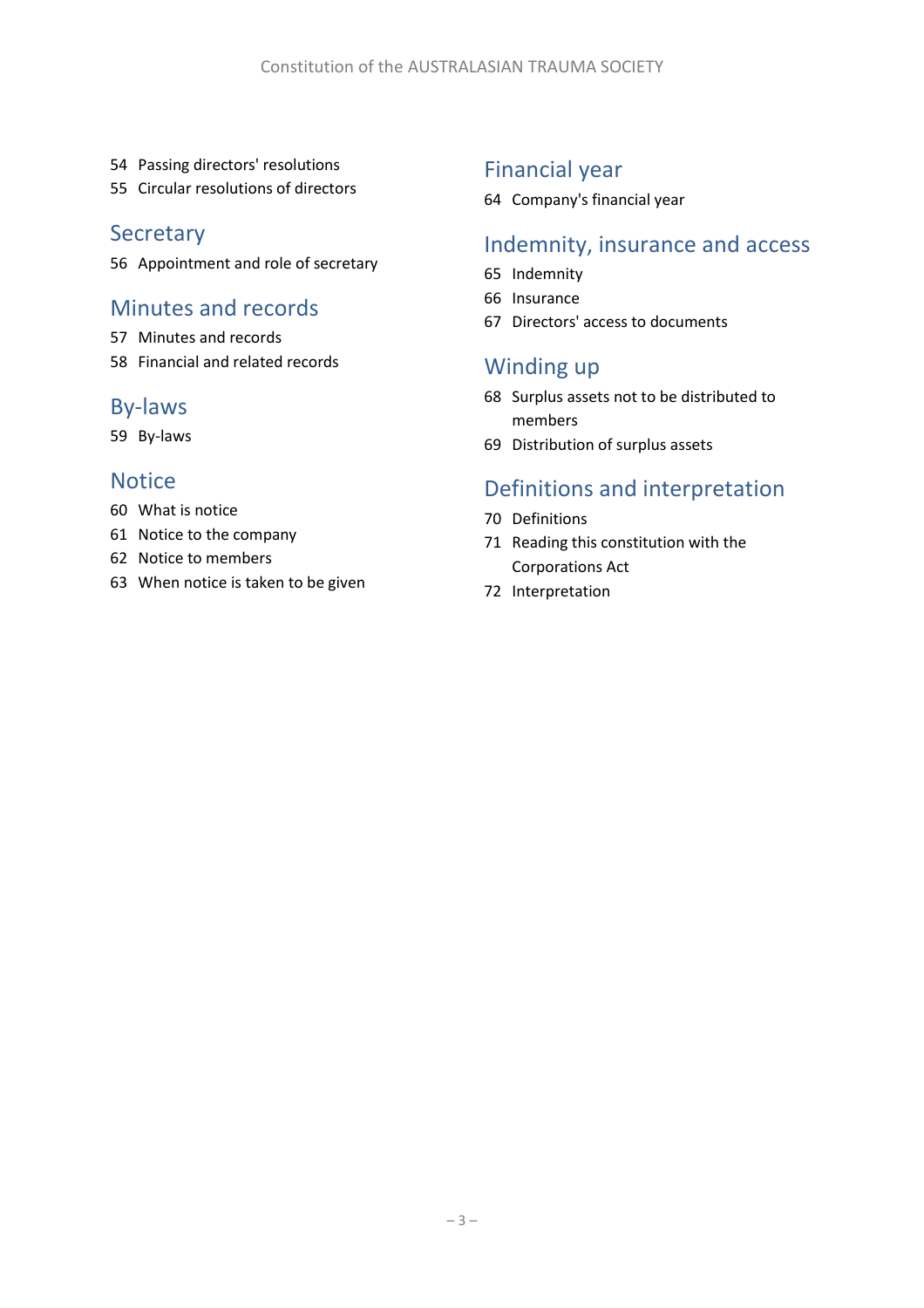### **Preliminary**

#### **1. Name of the company**

The name of the **company** is Australasian Trauma Society Ltd (the **company**).

#### **2. Type of company**

The **company** is a not-for-profit public **company** limited by guarantee which is established to be, and to continue as, a charity.

#### **3. Limited liability of members**

The liability of members is limited to the amount of the guarantee in clause [4.](#page-3-0)

#### <span id="page-3-0"></span>**4. The guarantee**

- 4.1 Each member, on admission, must contribute an amount not more than \$10 (ten dollars AU) (the guarantee) to the property of the **company** to be held in a separately identified bank account (Guarantee Bank Account). The balance of this bank account will be retained to provide at least the minimum required if the **company** is wound up to cover the guarantee liability of the members at that time under the Act. This contribution is required to pay for the:
	- (a) debts and liabilities of the **company** incurred before the member stopped being a member, or
	- (b) costs of winding up.
- 4.2 The guarantee is to be paid as part of the joining fee for new members
- 4.3 The guarantee bank account will not exceed 110% of current maximum membership numbers for the previous 12 months, reviewed annually prior to the AGM, with any excess balance that exists to be transferred to general revenue.
- 4.4 On establishment of the Company, current membership of the Australasian Trauma Society Incorporated will be calculated and transferred to the Guarantee Bank Account.

#### **5. Definitions**

In this constitution, words and phrases have the meaning set out in clause[s 70](#page-22-0) an[d 72.](#page-23-0)

### **Charitable purposes and powers**

#### **6. Object**

The **company**'s object is to pursue the following charitable purpose(s):

- − To promote and develop the highest standards of patient care, education and organisation in the field of trauma in order to deliver the best possible patient outcomes
- − To foster and promote scientific research into all aspects of Trauma Care
- − To provide opportunities for all those involved in Trauma Care in Australasia to further their scientific knowledge and exchange information in this field
- − To promote communications and relations with international organisations involved in Trauma Care
- − To actively partner with other affiliated organisations with similar purposes for the benefit of the Company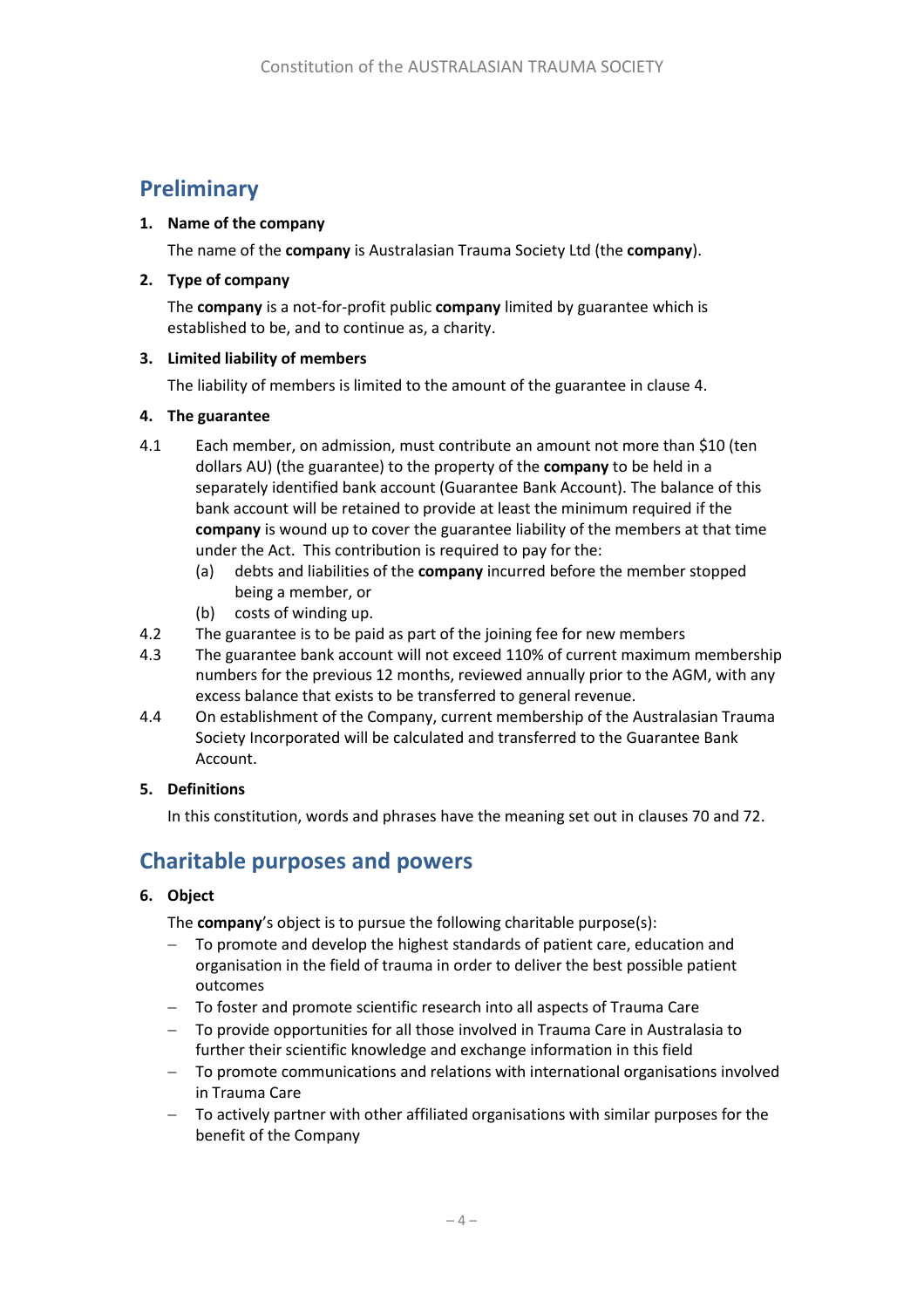- − To apply the property and resources of the Company in the best possible way to advance the objects of the Company
- To ensure members operate in an ethical and professional manner at all times.

#### **7. Powers**

Subject to clause [8,](#page-4-0) the **company** has the following powers, which may only be used to carry out its purpose(s) set out in clause 6:

- (a) the powers of an individual, and
- (b) all the powers of a **company** limited by guarantee under the **Corporations Act**.

#### <span id="page-4-0"></span>**8. Not-for-profit**

- <span id="page-4-2"></span>8.1 The **company** must not distribute any income or assets directly or indirectly to its members, except as provided in clauses [8.2](#page-4-1) and [69.](#page-22-1)
- <span id="page-4-1"></span>8.2 Claus[e 8.1](#page-4-2) does not stop the **company** from doing the following things, provided they are done in good faith:
	- (a) paying a member for goods or services they have provided or expenses they have properly incurred at fair and reasonable rates or rates more favourable to the **company**, or
	- (b) making a payment to a member in carrying out the **company**'s charitable purpose(s).

#### **9. Amending the constitution**

- 9.1 Subject to clause [9.2,](#page-4-3) the members may amend this constitution by passing a **special resolution**.
- <span id="page-4-3"></span>9.2 The members must not pass a **special resolution** that amends this constitution if passing it causes the **company** to no longer be a charity.

### **Members**

#### **10. Membership and register of members**

- 10.1 The members of the **company** are:
	- (a) **initial members**, and
	- (b) any other person that the directors allow to be a member, in accordance with this constitution, and
	- (c) any member of the Australasian Trauma Society Incorporated at the time of establishment of the Company.
- 10.2 The **company** must establish and maintain a register of members. The register of members must be kept by the secretary and must contain:
	- (a) for each current member:
		- i. name
		- ii. postal address
		- iii. any alternative address nominated by the member for the service of notices, and
		- iv. date the member was entered on to the register.
	- (b) for each person who stopped being a member in the last 7 years:
		- i. name
		- ii. address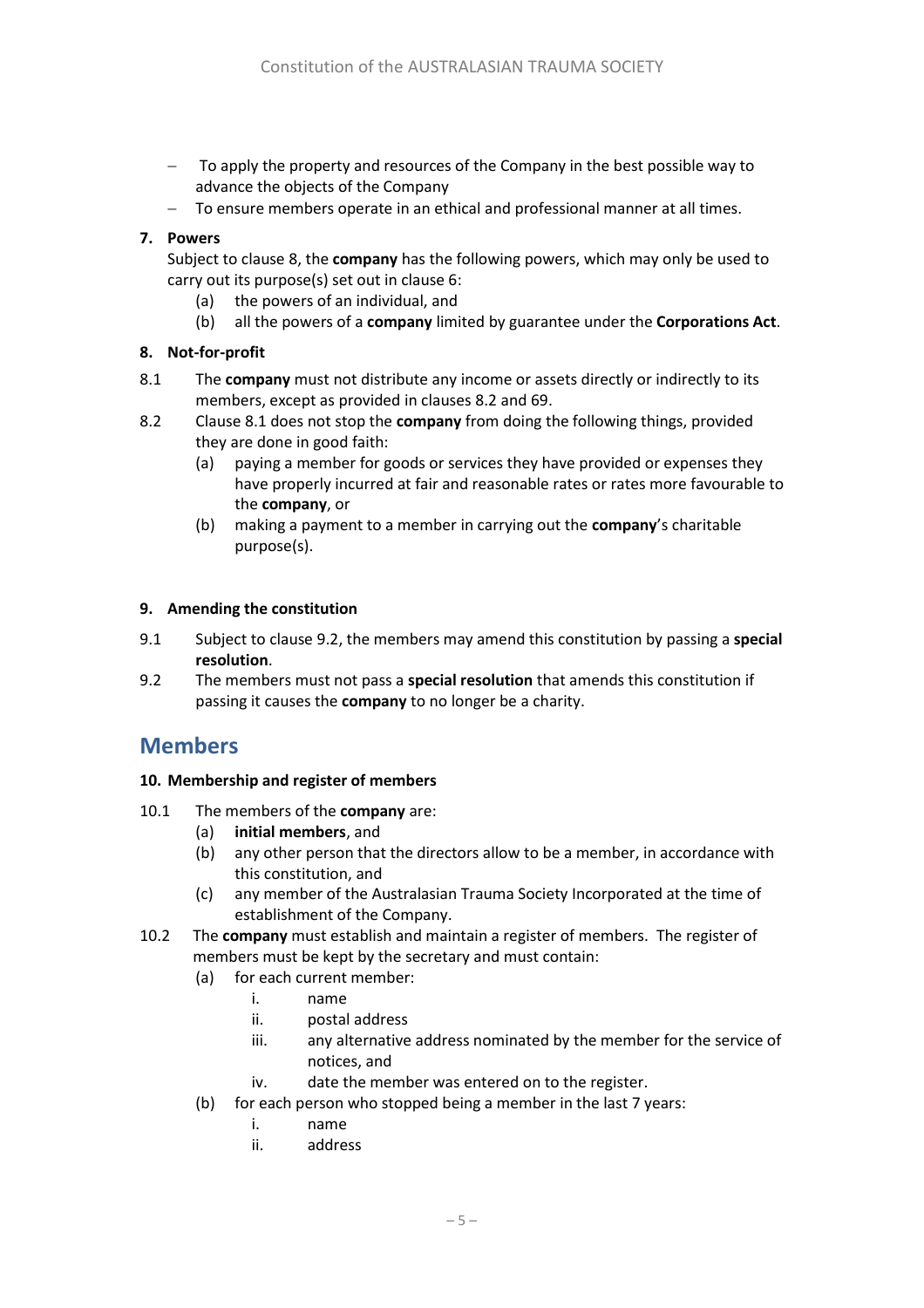- iii. any alternative address nominated by the member for the service of notices, and
- iv. dates the membership started and ended.
- 10.3 The **company** must give current members access to the register of members.
- 10.4 Information that is accessed from the register of members must only be used in a manner relevant to the interests or rights of members.

#### **11. Who can be a member**

- 11.1 A person who supports the purposes of the **company** is eligible to apply to be a member of the **company** under claus[e 12](#page-5-0) if they:
	- (a) have a demonstrated interest in the care of the injured
	- (b) have paid the membership fee on application to become a member
	- (c) qualify to become a member of the Company as set out in the ATS Membership by-laws.
- 11.2 It is at the discretion of the Board to determine the categories of membership which shall be documented in the Company's ATS Membership by-laws.
- 11.3 In this clause, 'person' means an individual or incorporated body.

#### <span id="page-5-0"></span>**12. How to apply to become a member**

- 12.1 A person (as defined in clause 11.2) may apply to become a member of the **company** by writing to the secretary stating that they:
	- (a) want to become a member
	- (b) support the purpose(s) of the **company**, and
	- (c) agree to comply with the **company**'s constitution, including paying the guarantee under clause 4 if required.

#### **13. Directors decide whether to approve membership**

- 13.1 The directors must consider and either approve or reject an application for membership within a reasonable time after the secretary receives the application. Such approval or rejection should be recorded in the Company records as directed by the Board
- 13.2 If the directors approve an application, the secretary must as soon as possible:
	- (a) enter the new member on the register of members, and
	- (b) write to the applicant to tell them that their application was approved, and the date that their membership started (see claus[e 14\)](#page-5-1).
- 13.3 If the directors reject an application, the secretary must write to the applicant as soon as possible
	- (a) to tell them that their application has been rejected, but does not have to give reasons, and
	- (b) return any membership fee paid
- 13.4 For the avoidance of doubt, the directors may approve an application even if the application does not state the matters listed in clauses 12(a), 12(b) or 12(c). In that case, by applying to be a member, the applicant agrees to those three matters.

#### <span id="page-5-1"></span>**14. When a person becomes a member**

Other than **initial members**, an applicant will become a member when they are entered on the register of members, and all membership fees due have been paid.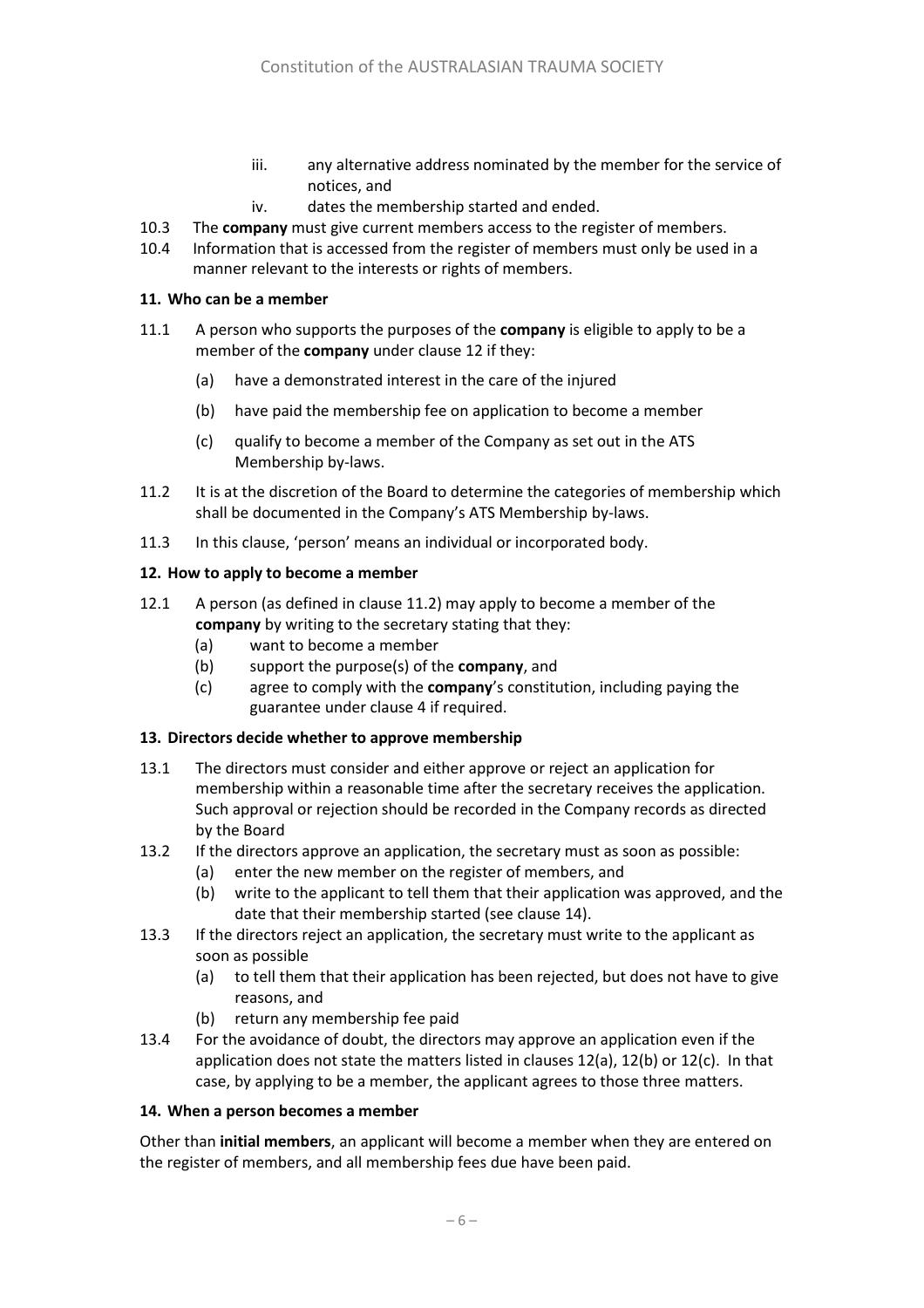#### **15. When a person stops being a member**

A person immediately stops being a member if they:

- (a) die
- (b) are wound up or otherwise dissolved or deregistered (for an incorporated member)
- (c) resign, by writing to the secretary
- (d) are expelled under clause [17,](#page-1-0) or
- (e) have not responded within three months to a written request from the secretary that they confirm in writing that they want to remain a member,
- (f) do not pay their membership fee within 3 months from the date of membership renewal.

### **Dispute resolution and disciplinary procedures**

#### **16. Dispute resolution**

- 16.1 The dispute resolution procedure in this clause applies to disputes (disagreements) under this constitution between a member or director and:
	- (a) one or more members
	- (b) one or more directors, or
	- (c) the **company**.
- 16.2 A member must not start a dispute resolution procedure in relation to a matter which is the subject of a disciplinary procedure under clause 17 until the disciplinary procedure is completed.
- <span id="page-6-0"></span>16.3 Those involved in the dispute must try to resolve it between themselves within 14 days of knowing about it.
- 16.4 If those involved in the dispute do not resolve it under claus[e 16.3,](#page-6-0) they must within 10 days:
	- (a) tell the directors about the dispute in writing
	- (b) agree or request that a mediator be appointed, and
	- (c) attempt in good faith to settle the dispute by mediation.
- <span id="page-6-2"></span><span id="page-6-1"></span>16.5 The mediator must:
	- (a) be chosen by agreement of those involved, or
	- (b) where those involved do not agree:
		- i. for disputes between members, a person chosen by the directors, or
		- ii. for other disputes, a person chosen by either the Commissioner of the Australian Charities and Not-for-profits Commission or the president of the law institute or society in the state or territory in which the **company** has its registered office.
- 16.6 A mediator chosen by the directors under claus[e 16.5\(b\)](#page-6-1)[\(i\)](#page-6-2):
	- (a) may be a member or former member of the **company**
	- (b) must not have a personal interest in the dispute, and
	- (c) must not be biased towards or against anyone involved in the dispute.
- 16.7 When conducting the mediation, the mediator must:
	- (a) allow those involved a reasonable chance to be heard
	- (b) allow those involved a reasonable chance to review any written statements
	- (c) ensure that those involved are given natural justice, and
	- (d) not make a decision on the dispute.
- **17. Disciplining members**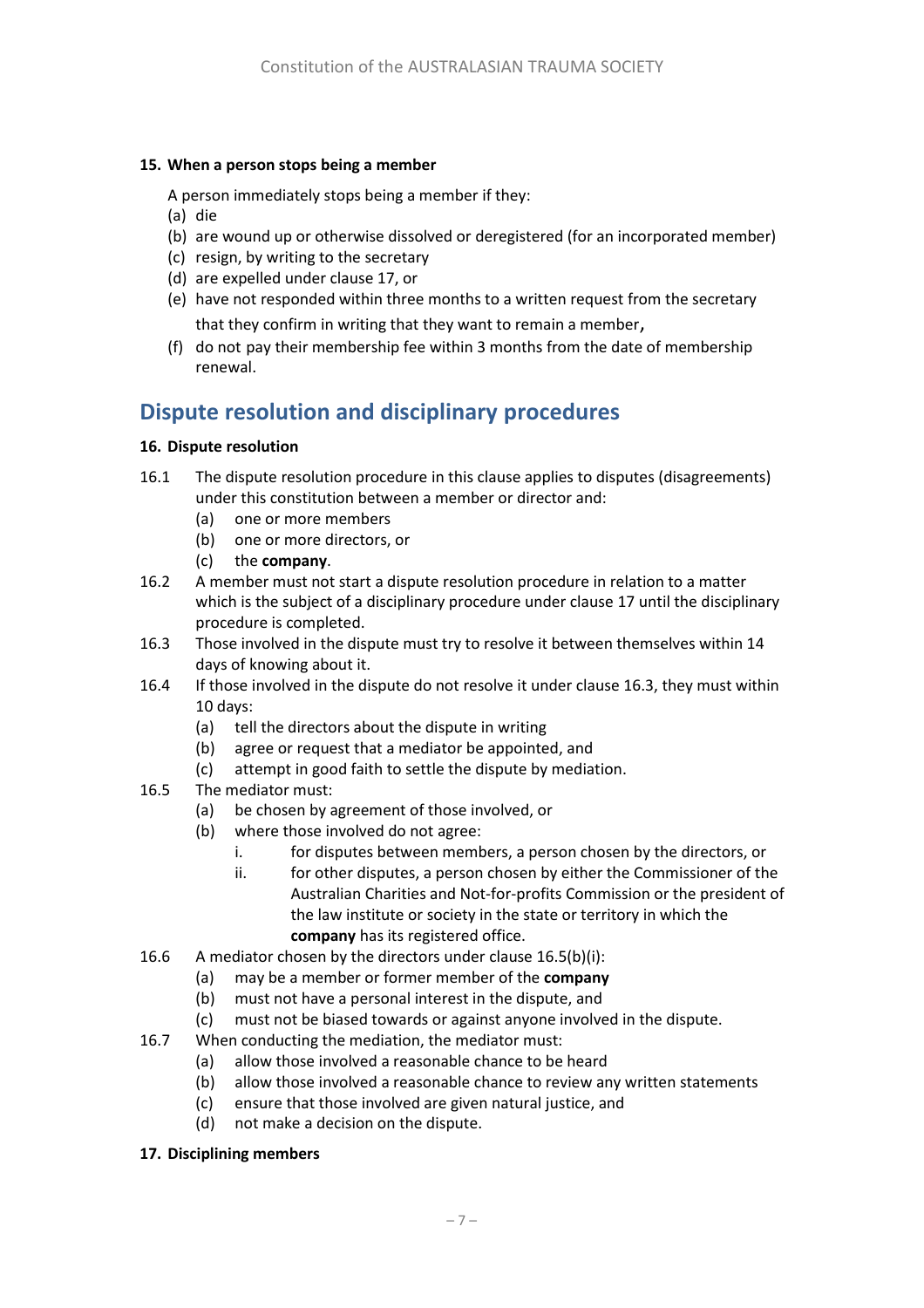- <span id="page-7-0"></span>17.1 In accordance with this clause, the directors may resolve to warn, suspend or expel a member from the **company** if the directors consider that:
	- (a) the member has breached this constitution, or
	- (b) the member's behaviour is causing, has caused, or is likely to cause harm to the **company**.
- 17.2 At least 14 days before the directors' meeting at which a resolution under clause [17.1](#page-7-0) will be considered, the secretary must notify the member in writing:
	- (a) that the directors are considering a resolution to warn, suspend or expel the member
	- (b) that this resolution will be considered at a directors' meeting and the date of that meeting
	- (c) what the member is said to have done or not done
	- (d) the nature of the resolution that has been proposed, and
	- (e) that the member may provide an explanation to the directors, and details of how to do so.
- <span id="page-7-1"></span>17.3 Before the directors pass any resolution under clause [17.1,](#page-7-0) the member must be given a chance to explain or defend themselves by:
	- (a) sending the directors a written explanation before that directors' meeting, and/or
	- (b) speaking at the meeting.
- <span id="page-7-2"></span>17.4 After considering any explanation under claus[e 17.3,](#page-7-1) the directors may:
	- (a) take no further action
	- (b) warn the member
	- (c) suspend the member's rights as a member for a period of no more than 12 months
	- (d) expel the member
	- (e) refer the decision to an unbiased, independent person on conditions that the directors consider appropriate (however, the person can only make a decision that the directors could have made under this clause), or
	- (f) require the matter to be determined at a **general meeting**.
- 17.5 The directors cannot fine a member.
- 17.6 The secretary must give written notice to the member of the decision under clause [17.4](#page-7-2) as soon as possible.
- 17.7 Disciplinary procedures must be completed as soon as reasonably practical.
- 17.8 There will be no liability for any loss or injury suffered by the member as a result of any decision made in good faith under this clause.

### **General meetings of members**

#### **18. General meetings called by directors**

- 18.1 The directors may call a **general meeting**.
- <span id="page-7-3"></span>18.2 If voting members with at least 5% of the votes that may be cast at a **general meeting** make a written request to the **company** for a **general meeting** to be held, the directors must:
	- (a) within 21 days of the members' request, give all members notice of a **general meeting**, and
	- (b) hold the **general meeting** within 2 months of the members' request.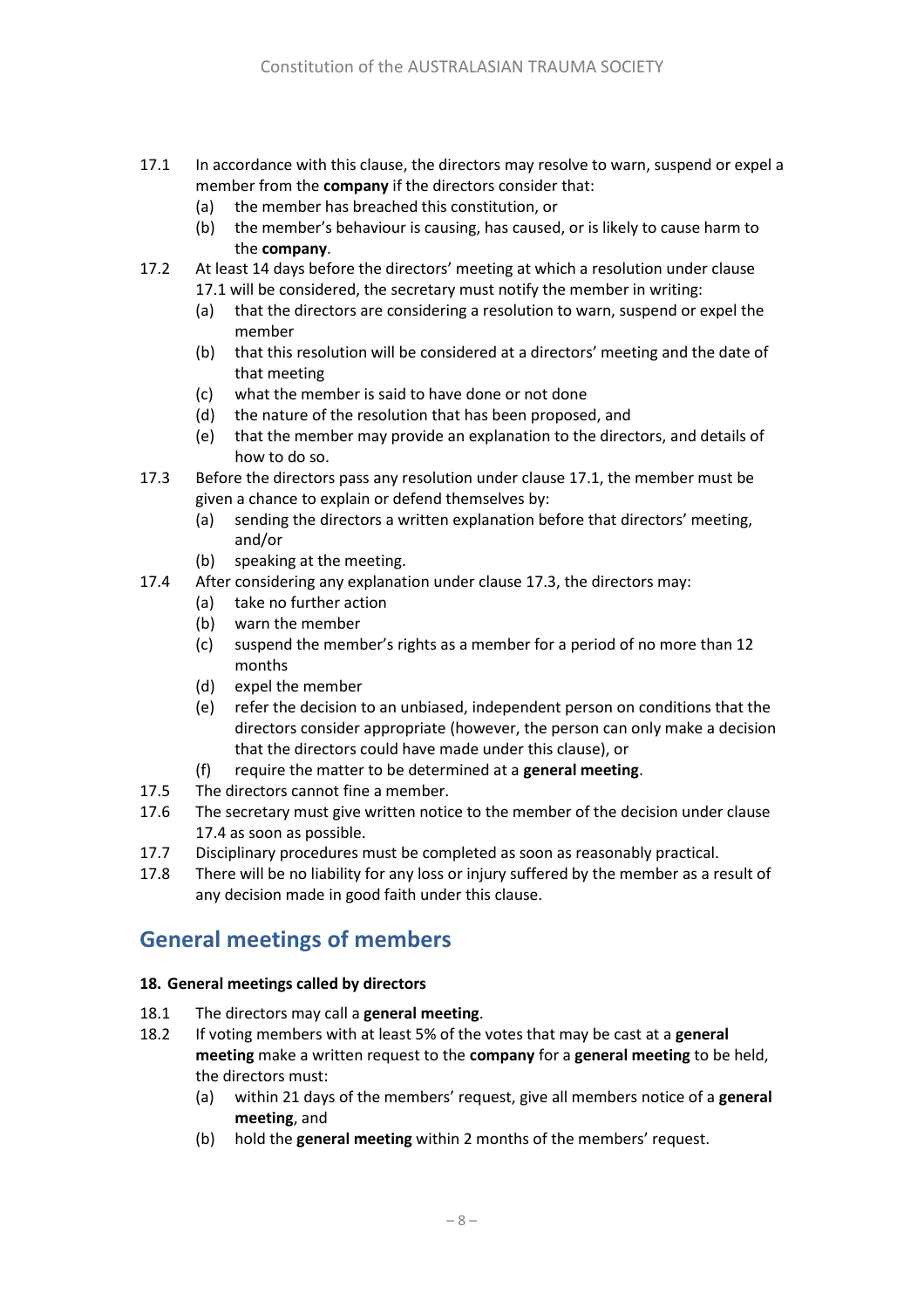- 18.3 The percentage of votes that members have (in clause [18.2\)](#page-7-3) is to be worked out as at midnight before the members request the meeting.
- 18.4 The members who make the request for a **general meeting** must:
	- (a) state in the request any resolution to be proposed at the meeting
	- (b) sign the request, and
	- (c) give the request to the **company**.
- 18.5 Separate copies of a document setting out the request may be signed by members if the wording of the request is the same in each copy.

#### **19. General meetings called by members**

- <span id="page-8-0"></span>19.1 If the directors do not call the meeting within 21 days of being requested under claus[e 18.2,](#page-7-3) 50% or more of the members who made the request may call and arrange to hold a **general meeting**.
- 19.2 To call and hold a meeting under clause [19.1](#page-8-0) the members must:
	- (a) as far as possible, follow the procedures for **general meeting**s set out in this constitution
	- (b) call the meeting using the list of members on the **company**'s member register, which the **company** must provide to the members making the request at no cost, and
	- (c) hold the **general meeting** within three months after the request was given to the **company**.
- 19.3 The **company** must pay the members who request the **general meeting** any reasonable expenses they incur because the directors did not call and hold the meeting.

#### **20. Annual general meeting**

- 20.1 A **general meeting**, called the annual **general meeting**, must be held:
	- (a) within 18 months after registration of the **company**, and
	- (b) after the first annual **general meeting**, at least once in every calendar year.
- 20.2 Even if these items are not set out in the notice of meeting, the business of an annual **general meeting** may include:
	- (a) a review of the **company**'s activities
	- (b) a review of the **company**'s finances
	- (c) any auditor's report
	- (d) the election of directors, and
	- (e) the appointment and payment of auditors, if any.
- 20.3 Before or at the annual **general meeting**, the directors must give information to the members on the **company**'s activities and finances during the period since the last annual **general meeting**.
- 20.4 The chairperson of the annual **general meeting** must give members as a whole a reasonable opportunity at the meeting to ask questions or make comments about the management of the **company**.

#### **21. Notice of general meetings**

- 21.1 Notice of a **general meeting** must be given to:
	- (a) each member entitled to vote at the meeting
	- (b) each director, and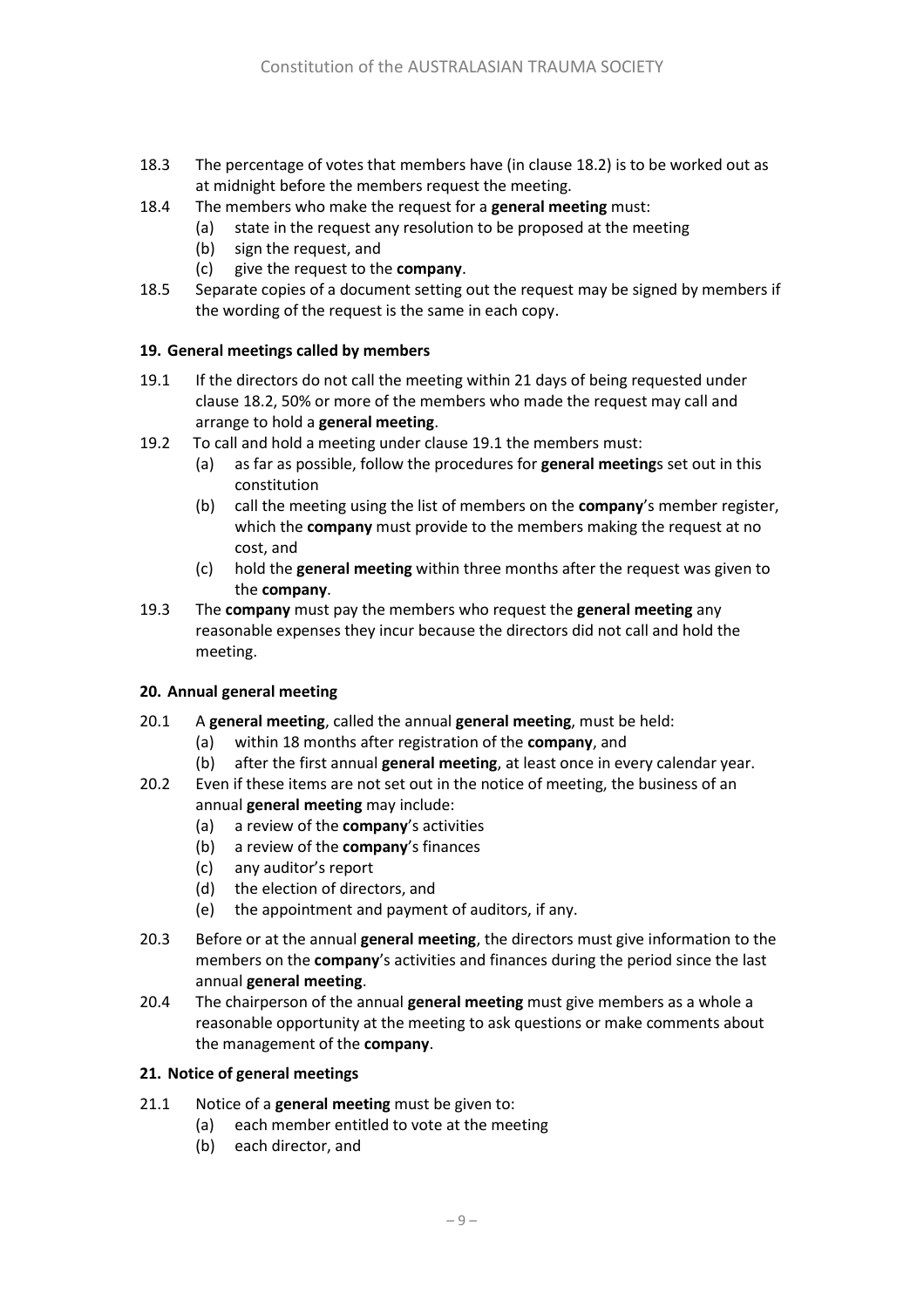- (c) the auditor (if any).
- 21.2 Notice of a **general meeting** must be provided in writing at least 21 days before the meeting.
- 21.3 Subject to clause [21.4,](#page-9-0) notice of a meeting may be provided less than 21 days before the meeting if:
	- (a) for an annual **general meeting**, all the members entitled to attend and vote at the annual **general meeting** agree beforehand, or
	- (b) for any other **general meeting**, members with at least 95% of the votes that may be cast at the meeting agree beforehand.
- <span id="page-9-0"></span>21.4 Notice of a meeting cannot be provided less than 21 days before the meeting if a resolution will be moved to:
	- (a) remove a director
	- (b) appoint a director in order to replace a director who was removed, or
	- (c) remove an auditor.
- <span id="page-9-1"></span>21.5 Notice of a **general meeting** must include:
	- (a) the place, date and time for the meeting (and if the meeting is to be held in two or more places, the technology that will be used to facilitate this)
	- (b) the general nature of the meeting's business
	- (c) if applicable, that a **special resolution** is to be proposed and the words of the proposed resolution
	- (d) a statement that members have the right to appoint proxies and that, if a member appoints a proxy:
		- i. the proxy does not need to be a member of the **company**
		- ii. the proxy form must be delivered to the **company** at its registered address or the address (including an electronic address) specified in the notice of the meeting, and
		- iii. the proxy form must be delivered to the **company** at least 48 hours before the meeting.
- 21.6 If a **general meeting** is adjourned (put off) for one month or more, the members must be given new notice of the resumed meeting.

#### **22. Quorum at general meetings**

- 22.1 For a **general meeting** to be held, at least 10 members (a quorum) must be present (in person, by proxy or by representative) for the whole meeting. When determining whether a quorum is present, a person may only be counted once (even if that person is a representative or proxy of more than one member).
- 22.2 No business may be conducted at a **general meeting** if a quorum is not present.
- 22.3 If there is no quorum present within 30 minutes after the starting time stated in the notice of **general meeting**, the **general meeting** is adjourned to the date, time and place that the chairperson specifies. If the chairperson does not specify one or more of those things, the meeting is adjourned to:
	- (a) if the date is not specified the same day in the next week
	- (b) if the time is not specified the same time, and
	- (c) if the place is not specified the same place.
- 22.4 If no quorum is present at the resumed meeting within 30 minutes after the starting time set for that meeting, the meeting is cancelled.

#### **23. Auditor's right to attend meetings**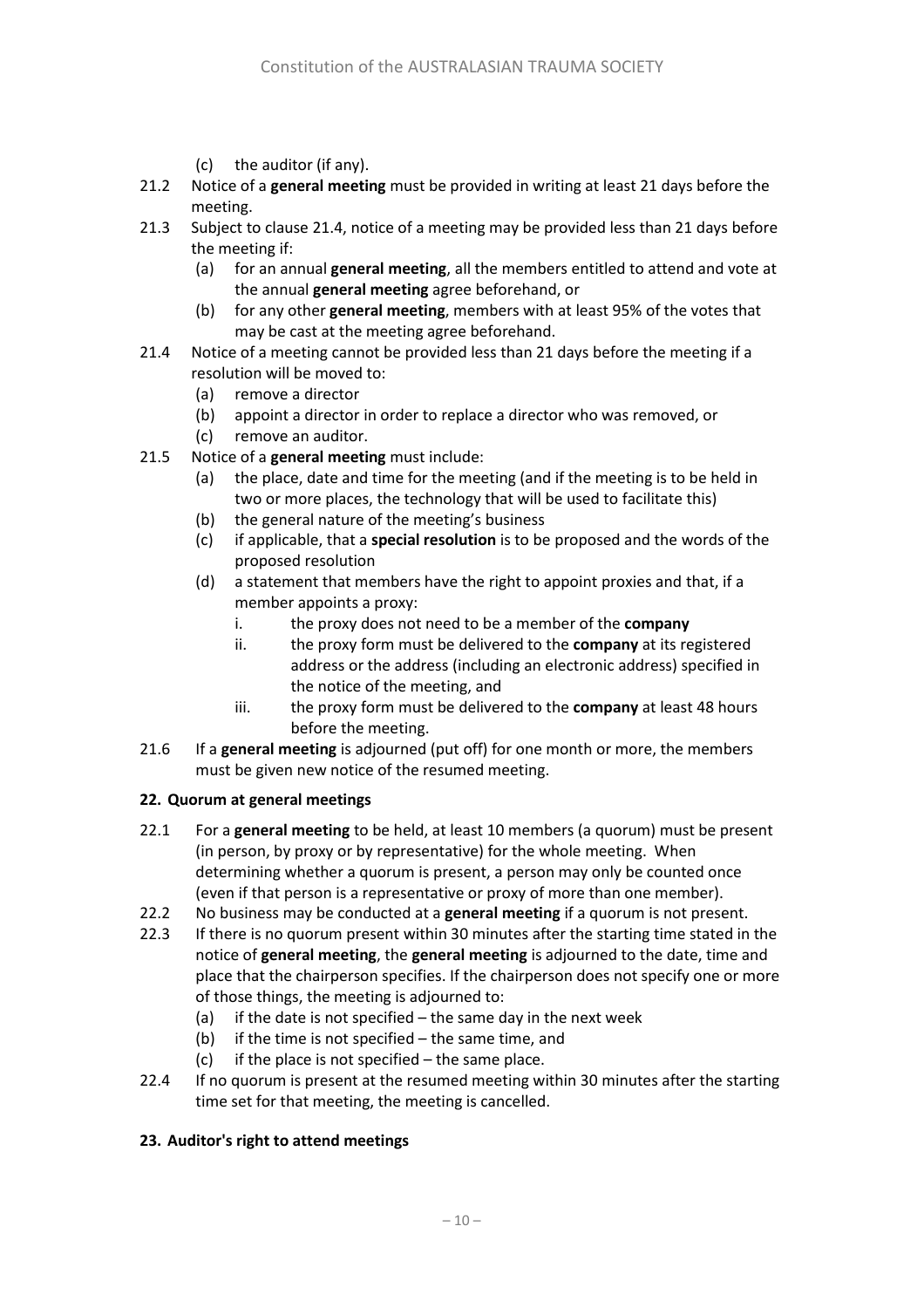- 23.1 The auditor (if any) is entitled to attend any **general meeting** and to be heard by the members on any part of the business of the meeting that concerns the auditor in the capacity of auditor.
- 23.2 The **company** must give the auditor (if any) any communications relating to the **general meeting** that a member of the **company** is entitled to receive.

#### **24. Representatives of members**

- 24.1 An incorporated member may appoint as a representative:
	- (a) one individual to represent the member at meetings and to sign circular resolutions under clause 31, and
	- (b) the same individual or another individual for the purpose of being appointed or elected as a director.
- 24.2 The appointment of a representative by a member must:
	- (a) be in writing
	- (b) include the name of the representative
	- (c) be signed on behalf of the member, and
	- (d) be given to the **company** or, for representation at a meeting, be given to the chairperson before the meeting starts.
- 24.3 A representative has all the rights of a member relevant to the purposes of the appointment as a representative.
- 24.4 The appointment may be standing (ongoing).

#### **25. Using technology to hold meetings**

- 25.1 The **company** may hold a **general meeting** at two or more venues using any technology that gives the members as a whole a reasonable opportunity to participate, including to hear and be heard.
- 25.2 Anyone using this technology is taken to be present in person at the meeting.

#### **26. Chairperson for general meetings**

- 26.1 The **elected chairperson** is entitled to chair **general meetings**.
- <span id="page-10-0"></span>26.2 The members present and entitled to vote at a **general meeting** may choose a director or member to be the chairperson for that meeting if:
	- (a) there is no **elected chairperson**, or
	- (b) the **elected chairperson** is not present within 30 minutes after the starting time set for the meeting, or
	- (c) the **elected chairperson** is present but says they do not wish to act as chairperson of the meeting.

#### **27. Role of the chairperson**

- 27.1 The chairperson is responsible for the conduct of the **general meeting**, and for this purpose must give members a reasonable opportunity to make comments and ask questions (including to the auditor (if any)).
- 27.2 The chairperson does not have a casting vote.

#### **28. Adjournment of meetings**

- 28.1 If a quorum is present, a **general meeting** must be adjourned if a majority of **members present** direct the chairperson to adjourn it.
- 28.2 Only unfinished business may be dealt with at a meeting resumed after an adjournment.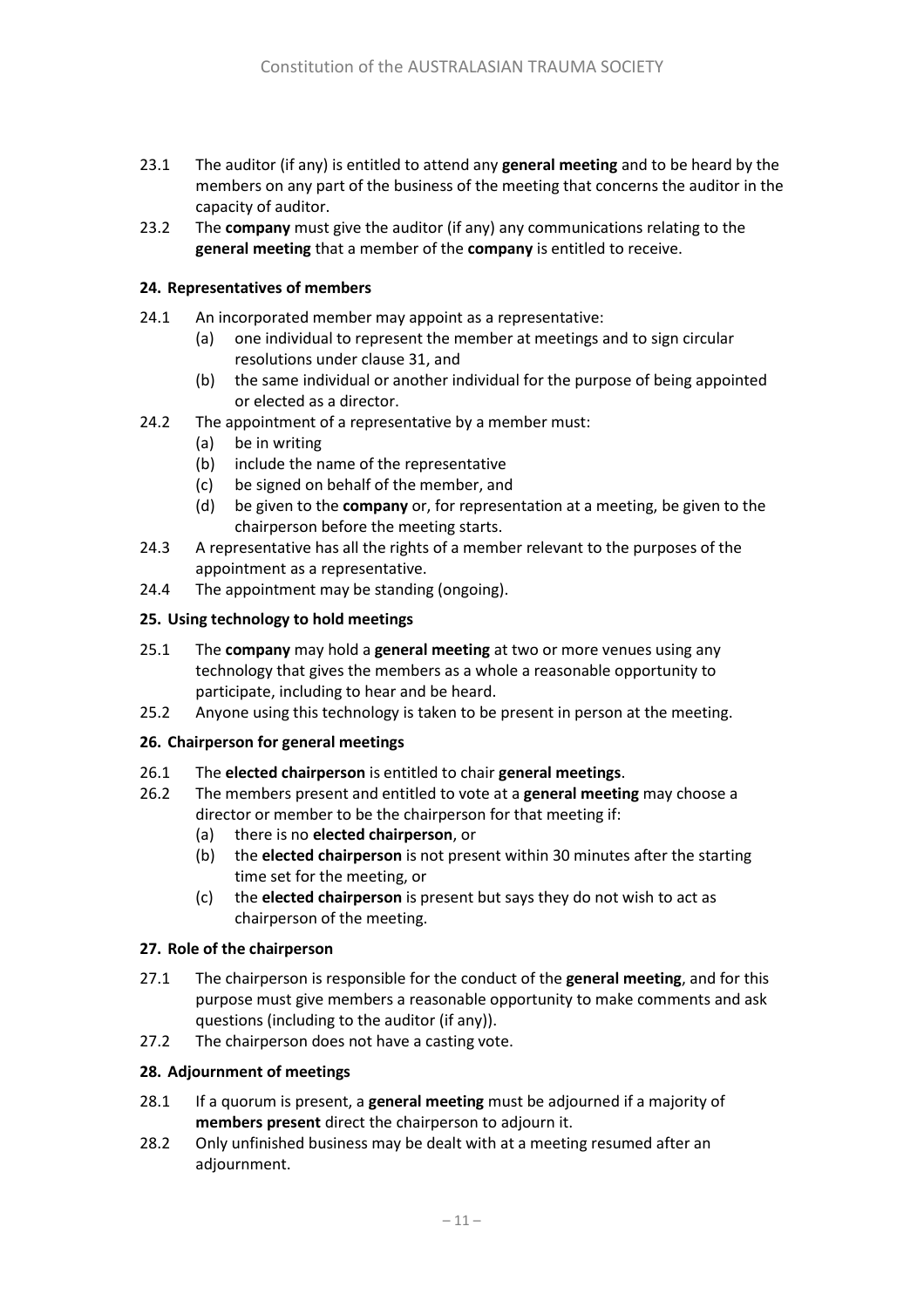### **Members' resolutions and statements**

#### **29. Members' resolutions and statements**

- <span id="page-11-1"></span><span id="page-11-0"></span>29.1 Members with at least 5% of the votes that may be cast on a resolution may give:
	- (a) written notice to the **company** of a resolution they propose to move at a **general meeting** (members' resolution), and/or
	- (b) a written request to the **company** that the **company** give all of its members a statement about a proposed resolution or any other matter that may properly be considered at a **general meeting** (members' statement).
- 29.2 A notice of a members' resolution must set out the wording of the proposed resolution and be signed by the members proposing the resolution.
- 29.3 A request to distribute a members' statement must set out the statement to be distributed and be signed by the members making the request.
- 29.4 Separate copies of a document setting out the notice or request may be signed by members if the wording is the same in each copy.
- 29.5 The percentage of votes that members have (as described in clause [29.1\)](#page-11-0) is to be worked out as at midnight before the request or notice is given to the **company**.
- 29.6 If the **company** has been given notice of a members' resolution under claus[e 29.1\(a\),](#page-11-1) the resolution must be considered at the next **general meeting** held more than two months after the notice is given.
- 29.7 This clause does not limit any other right that a member has to propose a resolution at a **general meeting**.

#### **30. Company must give notice of proposed resolution or distribute statement**

- <span id="page-11-2"></span>30.1 If the **company** has been given a notice or request under clause [29:](#page-1-1)
	- (a) in time to send the notice of proposed members' resolution or a copy of the members' statement to members with a notice of meeting, it must do so at the **company**'s cost, or
	- (b) too late to send the notice of proposed members' resolution or a copy of the members' statement to members with a notice of meeting, then the members who proposed the resolution or made the request must pay the expenses reasonably incurred by the **company** in giving members notice of the proposed members' resolution or a copy of the members' statement. However, at a **general meeting**, the members may pass a resolution that the **company** will pay these expenses.
- 30.2 The **company** does not need to send the notice of proposed members' resolution or a copy of the members' statement to members if:
	- (a) it is more than 1,000 words long
	- (b) the directors consider it may be defamatory
	- (c) clause [30.1\(b\)](#page-11-2) applies, and the members who proposed the resolution or made the request have not paid the **company** enough money to cover the cost of sending the notice of the proposed members' resolution or a copy of the members' statement to members, or
	- (d) in the case of a proposed members' resolution, the resolution does not relate to a matter that may be properly considered at a **general meeting** or is otherwise not a valid resolution able to be put to the members.

#### **31. Circular resolutions of members**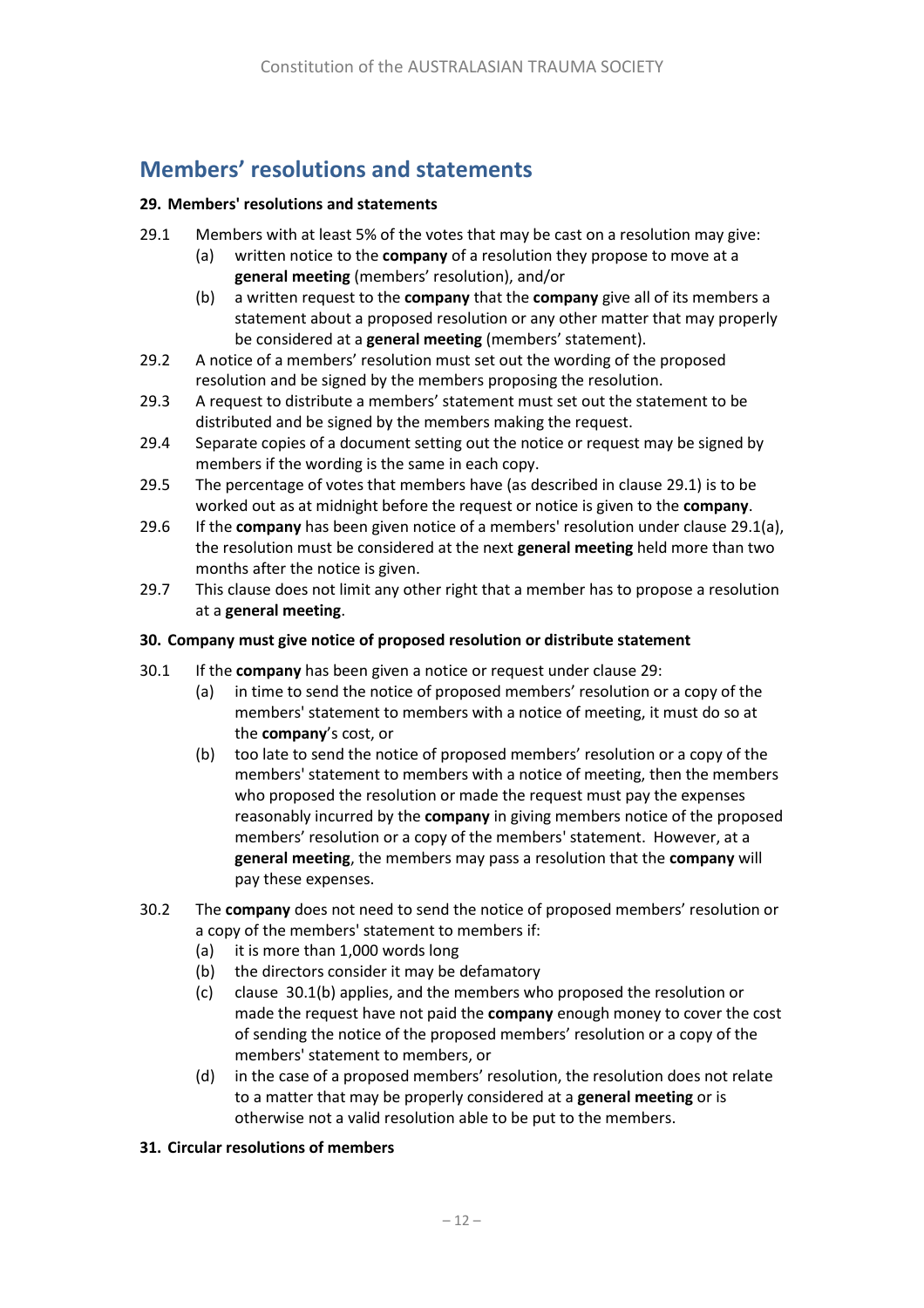- 31.1 Subject to clause [31.3,](#page-12-0) the directors may put a resolution to the members to pass a resolution without a **general meeting** being held (a circular resolution).
- 31.2 The directors must notify the auditor (if any) as soon as possible that a circular resolution has or will be put to members and set out the wording of the resolution.
- <span id="page-12-0"></span>31.3 Circular resolutions cannot be used:
	- (a) for a resolution to remove an auditor, appoint a director or remove a director
	- (b) for passing a **special resolution**, or
	- (c) where the **Corporations Act** or this constitution requires a meeting to be held.
- 31.4 A circular resolution is passed if all the members entitled to vote on the resolution sign or agree to the circular resolution, in the manner set out in clause [31.5](#page-12-1) or clause 31.6.
- <span id="page-12-1"></span>31.5 Members may sign:
	- (a) a single document setting out the circular resolution and containing a statement that they agree to the resolution, or
	- (b) separate copies of that document, as long as the wording is the same in each copy.
- 31.6 The **company** may send a circular resolution by email to members and members may agree by sending a reply email to that effect, including the text of the resolution in their reply.

### **Voting at general meetings**

#### **32. How many votes a member has**

Each member has one vote, when the member holds current membership with voting rights.

#### **33. Challenge to member's right to vote**

- <span id="page-12-2"></span>33.1 A member or the chairperson may only challenge a person's right to vote at a **general meeting** at that meeting.
- 33.2 If a challenge is made under clause [33.1,](#page-12-2) the chairperson must decide whether or not the person may vote. The chairperson's decision is final.

#### **34. How voting is carried out**

- 34.1 Voting must be conducted and decided by:
	- (a) a show of hands
	- (b) a vote in writing, or
	- (c) another method chosen by the chairperson that is fair and reasonable in the circumstances.
- 34.2 Before a vote is taken, the chairperson must state whether any proxy votes have been received and, if so, how the proxy votes will be cast.
- 34.3 On a show of hands, the chairperson's decision is conclusive evidence of the result of the vote.
- 34.4 The chairperson and the meeting minutes do not need to state the number or proportion of the votes recorded in favour or against on a show of hands.

#### **35. When and how a vote in writing must be held**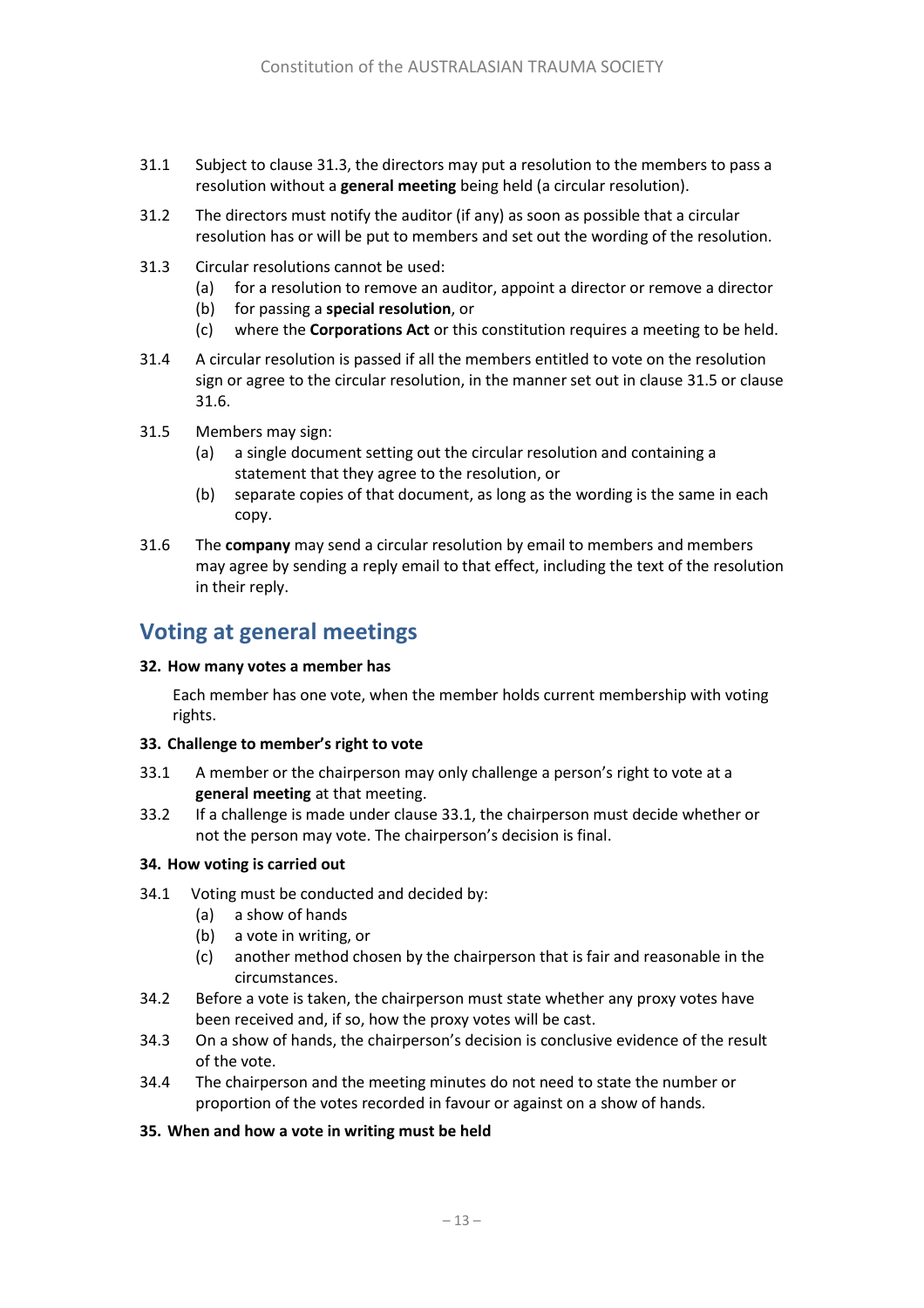- <span id="page-13-1"></span>35.1 A vote in writing may be demanded on any resolution instead of or after a vote by a show of hands by:
	- (a) at least five **members present**
	- (b) **members present** with at least 5% of the votes that may be passed on the resolution on the vote in writing (worked out as at the midnight before the vote in writing is demanded), or
	- (c) the chairperson.
- 35.2 A vote in writing must be taken when and how the chairperson directs, unless clause [35.3](#page-13-0) applies.
- <span id="page-13-0"></span>35.3 A vote in writing must be held immediately if it is demanded under claus[e 35.1:](#page-13-1)
	- (a) for the election of a chairperson under clause [26.2,](#page-10-0) or
	- (b) to decide whether to adjourn the meeting.
- 35.4 A demand for a vote in writing may be withdrawn.

#### **36. Appointment of proxy**

- 36.1 A member may appoint a proxy to attend and vote at a **general meeting** on their behalf.
- 36.2 A proxy does not need to be a member.
- 36.3 A proxy appointed to attend and vote for a member has the same rights as the member to:
	- (a) speak at the meeting
	- (b) vote in a vote in writing (but only to the extent allowed by the appointment), and
	- (c) join in to demand a vote in writing under clause [35.1.](#page-13-1)
- 36.4 An appointment of proxy (proxy form) must be signed by the member appointing the proxy and must contain:
	- (a) the member's name and address
	- (b) the **company**'s name
	- (c) the proxy's name or the name of the office held by the proxy, and
	- (d) the meeting(s) at which the appointment may be used.
- 36.5 A proxy appointment may be standing (ongoing).
- <span id="page-13-2"></span>36.6 Proxy forms must be received by the **company** at the address stated in the notice under claus[e 21.5\(d\)](#page-9-1) or at the **company**'s registered address at least 48 hours before a meeting.
- 36.7 A proxy does not have the authority to speak and vote for a member at a meeting while the member is at the meeting.
- 36.8 Unless the **company** receives written notice before the start or resumption of a **general meeting** at which a proxy votes, a vote cast by the proxy is valid even if, before the proxy votes, the appointing member:
	- (a) dies
	- (b) is mentally incapacitated
	- (c) revokes the proxy's appointment, or
	- (d) revokes the authority of a representative or agent who appointed the proxy.
- 36.9 A proxy appointment may specify the way the proxy must vote on a particular resolution.

#### **37. Voting by proxy**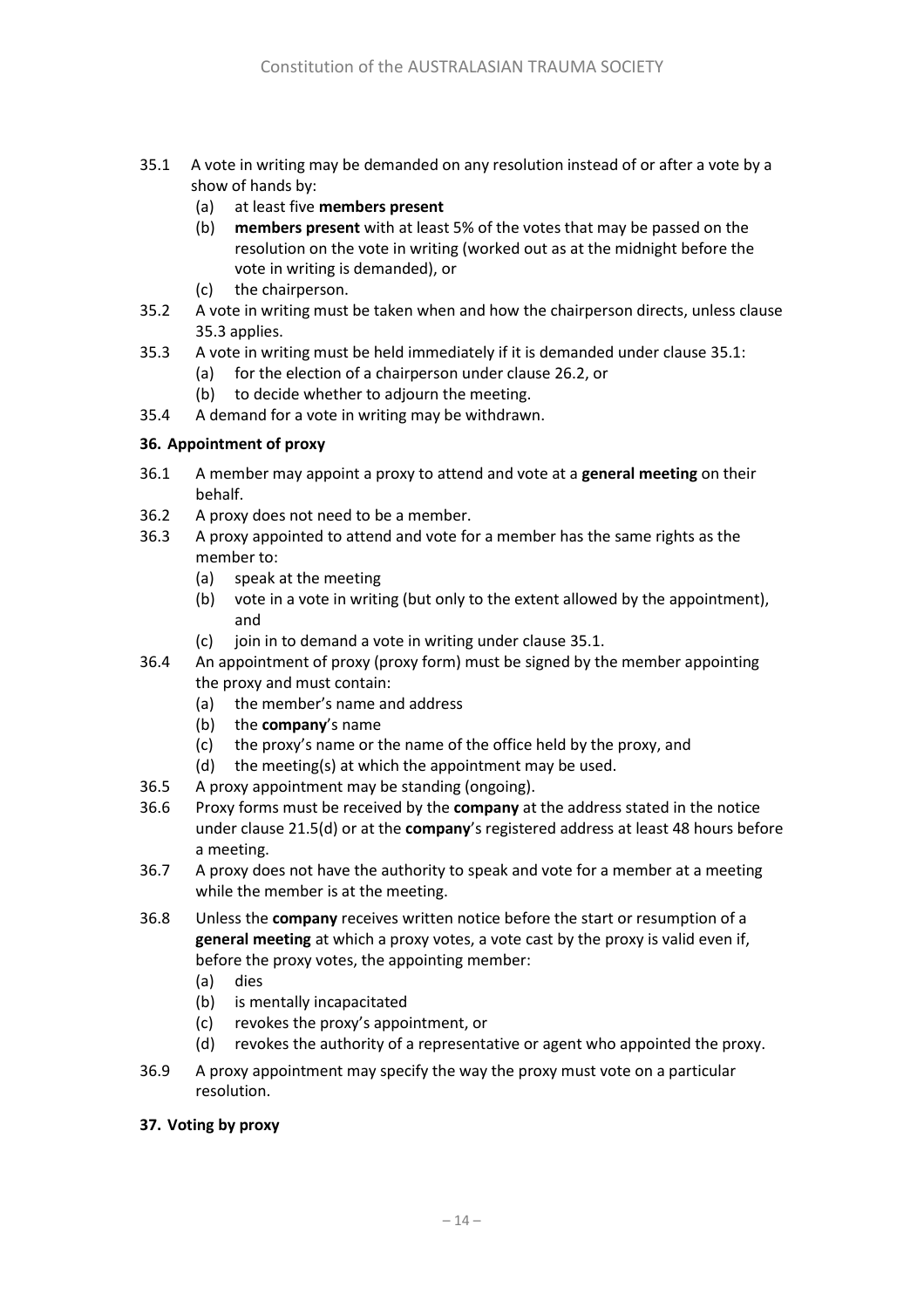- 37.1 A proxy is not entitled to vote on a show of hands (but this does not prevent a member appointed as a proxy from voting as a member on a show of hands).
- 37.2 When a vote in writing is held, a proxy:
	- (a) does not need to vote, unless the proxy appointment specifies the way they must vote
	- (b) if the way they must vote is specified on the proxy form, must vote that way, and
	- (c) if the proxy is also a member or holds more than one proxy, may cast the votes held in different ways.

### **Directors**

#### **38. Number of directors**

The **company** must have at least three and no more than 15 (fifteen) directors.

#### **39. Election and appointment of directors**

- 39.1 The initial directors are the people who have agreed to act as directors and who are named as proposed directors in the application for registration of the **company**.
- 39.2 Apart from the initial directors and directors appointed under clause [39.](#page-1-2)5, the members may elect a director by a resolution passed in a **general meeting**.
- 39.3 Each of the directors must be appointed by a separate resolution, unless:
	- (a) the members present have first passed a resolution that the appointments may be voted on together, and
	- (b) no votes were cast against that resolution.
- 39.4 A person is eligible for election as a director of the **company** if they:
	- (a) are a member of the **company**, or a representative of a member of the **company** (appointed under clause 24)
	- (b) are nominated by two members or representatives of members entitled to vote (unless the person was previously elected as a director at a **general meeting** and has been a director since that meeting),
	- (c) give the **company** their signed consent to act as a director of the **company**, and
	- (d) are not ineligible to be a director under the **Corporations Act** or the **ACNC Act**.
- 39.5 The directors may appoint a person as a director to fill a casual vacancy or as an additional director if that person:
	- (a) is a member of the **company**, or a representative of a member of the **company**  (appointed under clause 24)
	- (b) gives the **company** their signed consent to act as a director of the **company**, and
	- (c) is not ineligible to be a director under the **Corporations Act** or the **ACNC Act**.
- 39.6 If the number of directors is reduced to fewer than three or is less than the number required for a quorum, the continuing directors may act for the purpose of increasing the number of directors to three (or higher if required for a quorum) or calling a **general meeting**, but for no other purpose.
- 39.7 The Election of Director is to comply with relevant by-law governing Board Function and Structure.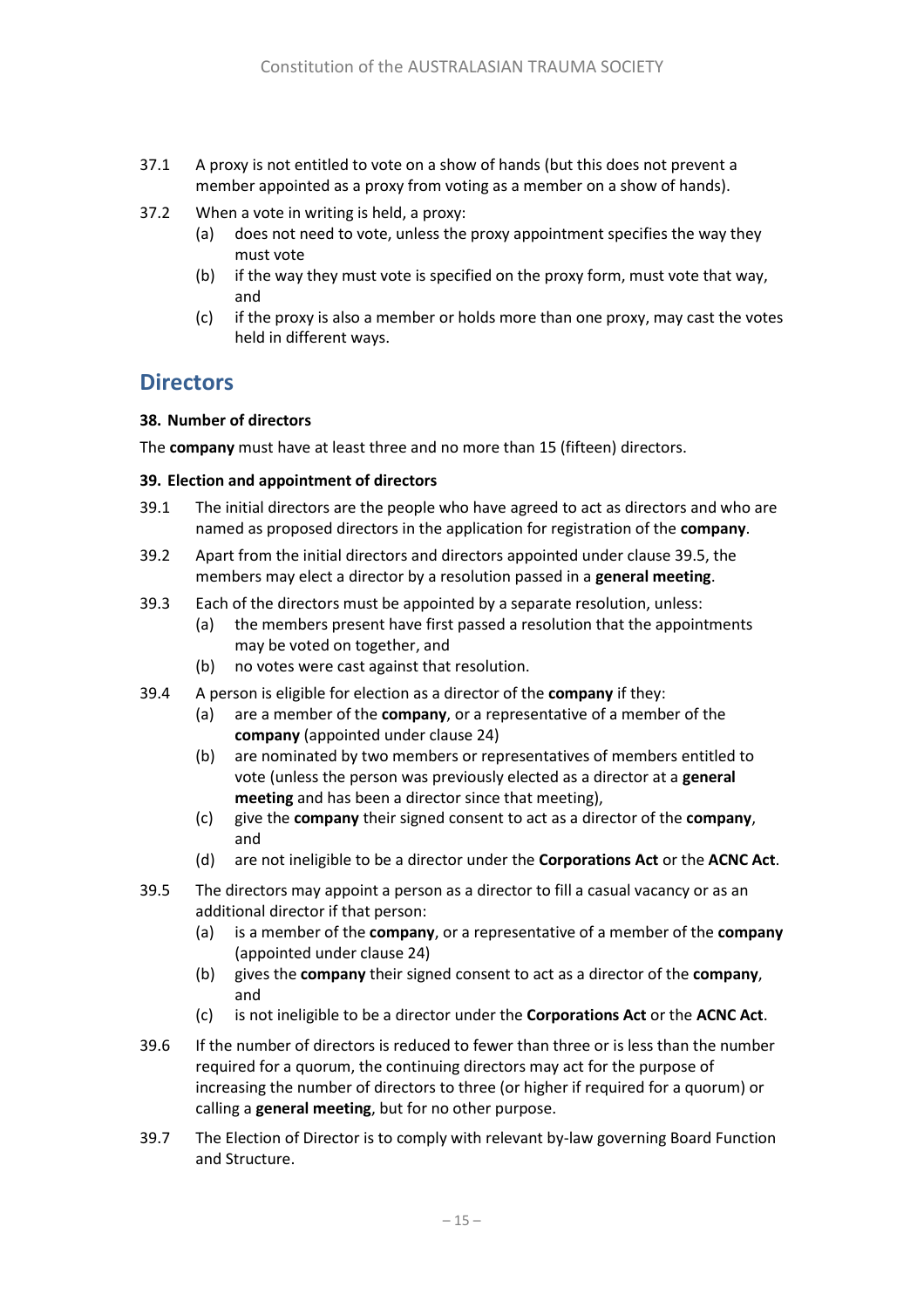#### **40. Election of chairperson**

The directors must elect a director as the **company**'s **elected chairperson**.

#### **41. Term of office**

- <span id="page-15-1"></span>41.1 At each annual **general meeting**:
	- (a) any director appointed by the directors to fill a casual vacancy or as an additional director must retire, and
	- (b) at least one-third of the remaining directors must retire.
- <span id="page-15-0"></span>41.2 The directors who must retire at each annual **general meeting** under clause [41.1\(b\)](#page-15-0) will be the directors who have been longest in office since last being elected. Where directors were elected on the same day, the director(s) to retire will be decided by lot unless they agree otherwise.
- 41.3 Other than a director appointed under clause [39.](#page-1-2)5, a director's term of office starts at the end of the annual **general meeting** at which they are elected and ends at the end of the annual **general meeting** at which they retire.
- 41.4 Each director must retire at least once every three years.
- 41.5 A director who retires under clause [41.1](#page-15-1) may nominate for election or re-election, subject to clause 41.6.
- 41.6 A director who has held office for a continuous period of nine years or more may only be re-appointed or re-elected by a **special resolution**
- 41.7 For the purposes of this Constitution, the First Directors of the Company shall be the Committee of the Australasian Trauma Society at the time of the transition of the Australasian Trauma Society Incorporated to the Company. Each of the First Directors as defined by this clause and for the purposes of eligibility under this Constitution shall be deemed to have been appointed at the date of appointment as a Committee member of the Australasian Trauma Society Incorporated.

#### **42. When a director stops being a director**

A director stops being a director if they:

- (a) give written notice of resignation as a director to the **company**
- (b) die
- (c) are removed as a director by a resolution of the members
- (d) stop being a member of the **company**
- (e) are a representative of a member, and that member stops being a member
- (f) are a representative of a member, and the member notifies the **company** that the representative is no longer a representative
- (g) are absent for 3 consecutive directors' meetings without approval from the directors, or
- (h) become ineligible to be a director of the **company** under the **Corporations Act** or the **ACNC Act**.

### **Powers of directors**

#### **43. Powers of directors**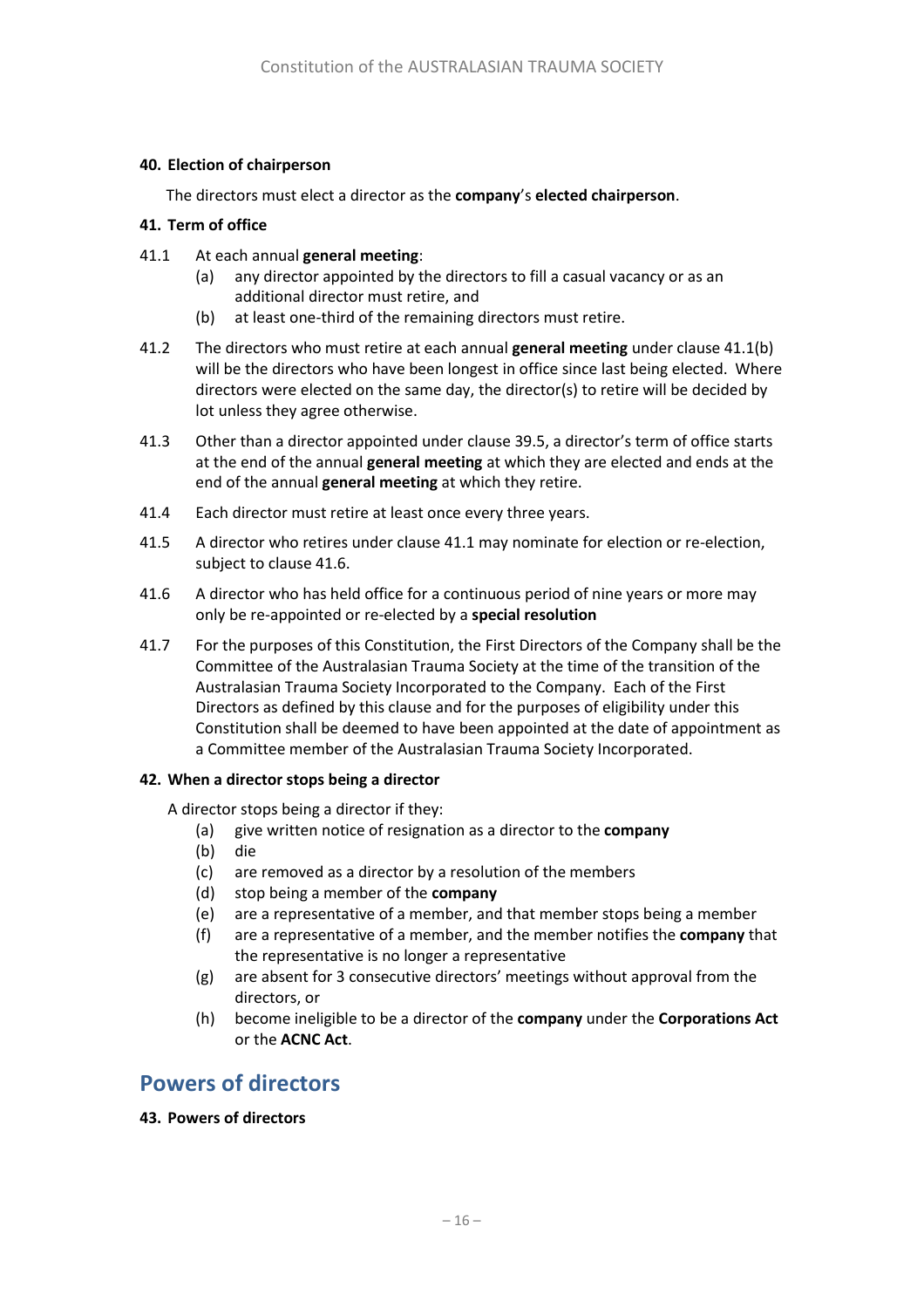- 43.1 The directors are responsible for managing and directing the activities of the **company** to achieve the purposes set out in clause [6.](#page-1-3)
- 43.2 The directors may use all the powers of the **company** except for powers that, under the **Corporations Act** or this constitution, may only be used by members.
- 43.3 The directors must decide on the responsible financial management of the **company** including:
	- (a) any suitable written delegations of power under clause [44,](#page-1-4) and
	- (b) how money will be managed, such as how electronic transfers, negotiable instruments or cheques must be authorised and signed or otherwise approved.
- 43.4 The directors cannot remove a director or auditor. Directors and auditors may only be removed by a members' resolution at a **general meeting**.

#### **44. Delegation of directors' powers**

- 44.1 The directors may delegate any of their powers and functions to a committee, a director, an employee of the **company** (such as a chief executive officer) or any other person, as they consider appropriate.
- 44.2 The delegation must be recorded in the **company**'s minute book.

#### **45. Payments to directors**

45.1 The **company** must not pay fees to a director for acting as a director.

#### <span id="page-16-0"></span>45.2 The **company** may:

- (a) pay a director for work they do for the **company**, other than as a director, if the amount is no more than a reasonable fee for the work done, or
- (b) reimburse a director for expenses properly incurred by the director in connection with the affairs of the **company.**
- 45.3 Any payment made under clause [45.2](#page-16-0) must be approved by the directors.
- 45.4 The **company** may pay premiums for insurance indemnifying directors, as allowed for by law (including the **Corporations Act**) and this constitution.

#### **46. Execution of documents**

The **company** may execute a document without using a common seal if the document is signed by:

- (a) two directors of the **company**, or
- (b) a director and the secretary.

### **Duties of directors**

#### **47. Duties of directors**

The directors must comply with their duties as directors under legislation and common law (judge-made law), and with the duties described in governance standard 5 of the regulations made under the **ACNC Act** which are:

(a) to exercise their powers and discharge their duties with the degree of care and diligence that a reasonable individual would exercise if they were a director of the **company**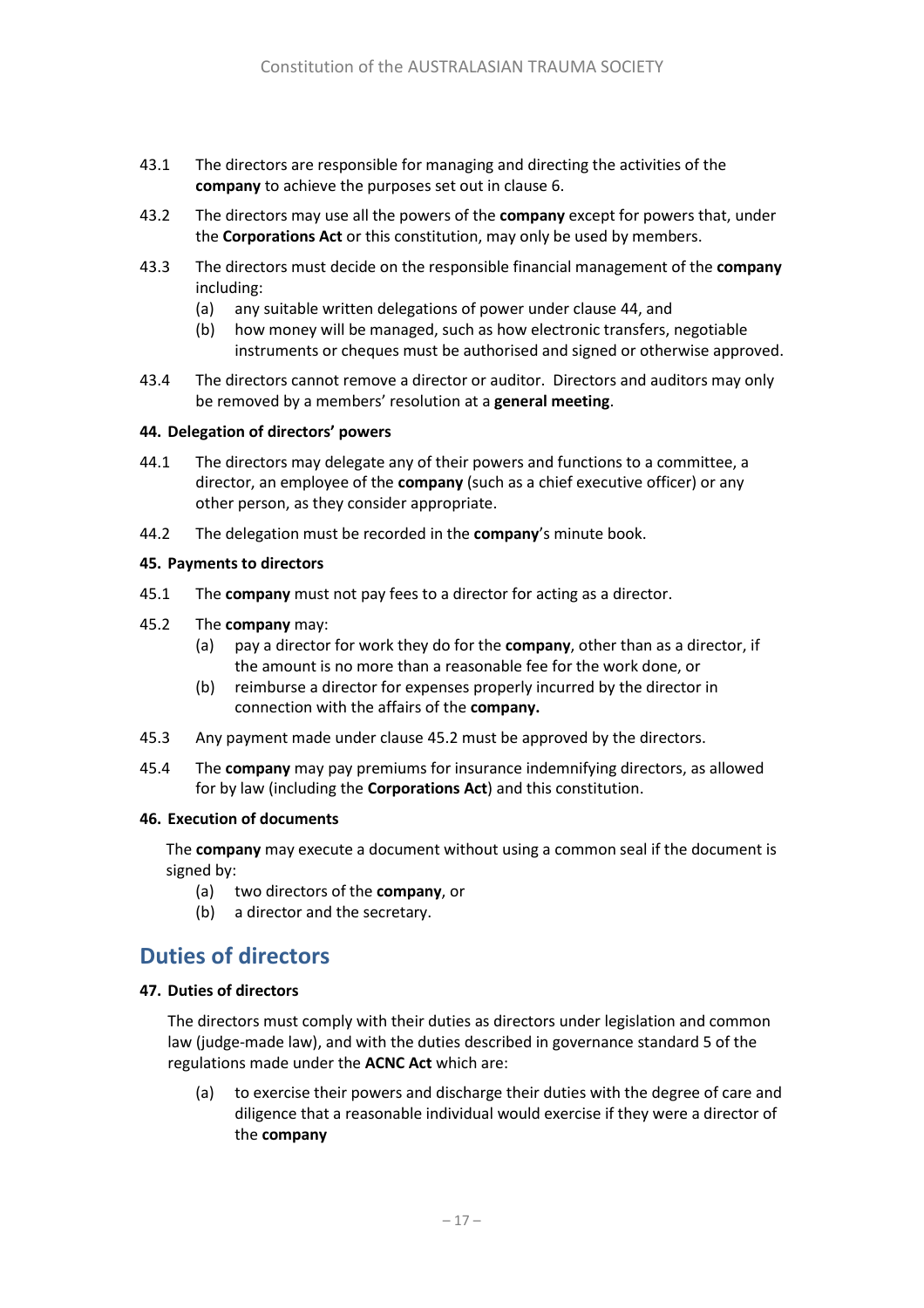- (b) to act in good faith in the best interests of the **company** and to further the charitable purpose(s) of the **company** set out in clause [6](#page-1-3)
- (c) not to misuse their position as a director
- (d) not to misuse information they gain in their role as a director
- (e) to disclose any perceived or actual material conflicts of interest in the manner set out in clause [48](#page-17-0)
- (f) to ensure that the financial affairs of the **company** are managed responsibly, and
- (g) not to allow the **company** to operate while it is insolvent.

#### <span id="page-17-0"></span>**48. Conflicts of interest**

- 48.1 A director must disclose the nature and extent of any actual or perceived material conflict of interest in a matter that is being considered at a meeting of directors (or that is proposed in a circular resolution):
	- (a) to the other directors, or
	- (b) if all of the directors have the same conflict of interest, to the members at the next **general meeting**, or at an earlier time if reasonable to do so.
- 48.2 The disclosure of a conflict of interest by a director must be recorded in the minutes of the meeting.
- 48.3 Each director who has a material personal interest in a matter that is being considered at a meeting of directors (or that is proposed in a circular resolution) must not, except as provided under clauses [48.4:](#page-17-1)
	- (a) be present at the meeting while the matter is being discussed, or
	- (b) vote on the matter.
- <span id="page-17-1"></span>48.4 A director may still be present and vote if:
	- (a) their interest arises because they are a member of the **company**, and the other members have the same interest
	- (b) their interest relates to an insurance contract that insures, or would insure, the director against liabilities that the director incurs as a director of the **company** (see clause [66\)](#page-21-0)
	- (c) their interest relates to a payment by the **company** under clause [65](#page-21-1) (indemnity), or any contract relating to an indemnity that is allowed under the **Corporations Act**
	- (d) the Australian Securities and Investments Commission (ASIC) makes an order allowing the director to vote on the matter, or
	- (e) the directors who do not have a material personal interest in the matter pass a resolution that:
		- (i) identifies the director, the nature and extent of the director's interest in the matter and how it relates to the affairs of the **company**, and
		- (ii) says that those directors are satisfied that the interest should not stop the director from voting or being present.

### **Directors' meetings**

#### **49. When the directors meet**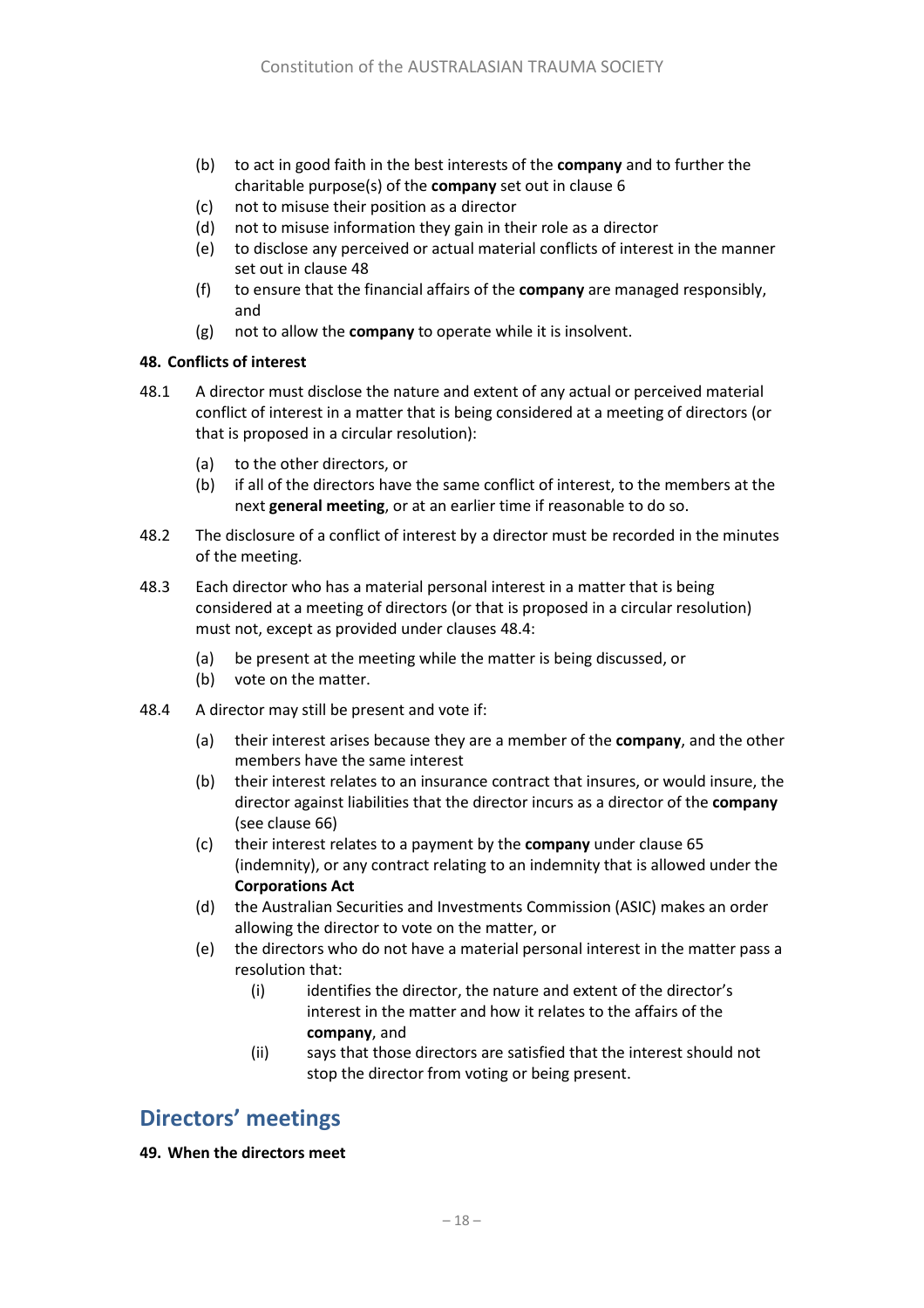- 49.1 The directors must meet a minimum 4 times per year,
- 49.2 The directors may decide where and when they meet.

#### **50. Calling directors' meetings**

- 50.1 A director may call a directors' meeting by giving reasonable notice to all of the other directors.
- 50.2 A director may give notice in writing or by any other means of communication that has previously been agreed to by all of the directors.

#### **51. Chairperson for directors' meetings**

- 51.1 The **elected chairperson** is entitled to chair directors' meetings.
- 51.2 The directors at a directors' meeting may choose a director to be the chairperson for that meeting if the **elected chairperson** is:
	- (a) not present within 30 minutes after the starting time set for the meeting, or
	- (b) present but does not want to act as chairperson of the meeting.

#### **52. Quorum at directors' meetings**

- 52.1 Unless the directors determine otherwise, the quorum for a directors' meeting is a majority (more than 50%) of directors.
- 52.2 A quorum must be present for the whole directors' meeting.

#### **53. Using technology to hold directors' meetings**

- 53.1 The directors may hold their meetings by using any technology (such as video or teleconferencing) that is agreed to by all of the directors.
- 53.2 The directors' agreement may be a standing (ongoing) one.
- 53.3 A director may only withdraw their consent within a reasonable period before the meeting.

#### **54. Passing directors' resolutions**

A directors' resolution must be passed by a majority of the votes cast by directors present and entitled to vote on the resolution.

#### **55. Circular resolutions of directors**

- 55.1 The directors may pass a circular resolution without a directors' meeting being held.
- 55.2 A circular resolution is passed if all the directors entitled to vote on the resolution sign or otherwise agree to the resolution in the manner set out in clause [55.3](#page-18-0) or claus[e 55.4.](#page-18-1)
- <span id="page-18-0"></span>55.3 Each director may sign:
	- (a) a single document setting out the resolution and containing a statement that they agree to the resolution, or
	- (b) separate copies of that document, as long as the wording of the resolution is the same in each copy.
- <span id="page-18-1"></span>55.4 The **company** may send a circular resolution by email to the directors and the directors may agree to the resolution by sending a reply email to that effect, including the text of the resolution in their reply.
- 55.5 A circular resolution is passed when the last director signs or otherwise agrees to the resolution in the manner set out in clause [55.3](#page-18-0) or claus[e 55.4.](#page-18-1)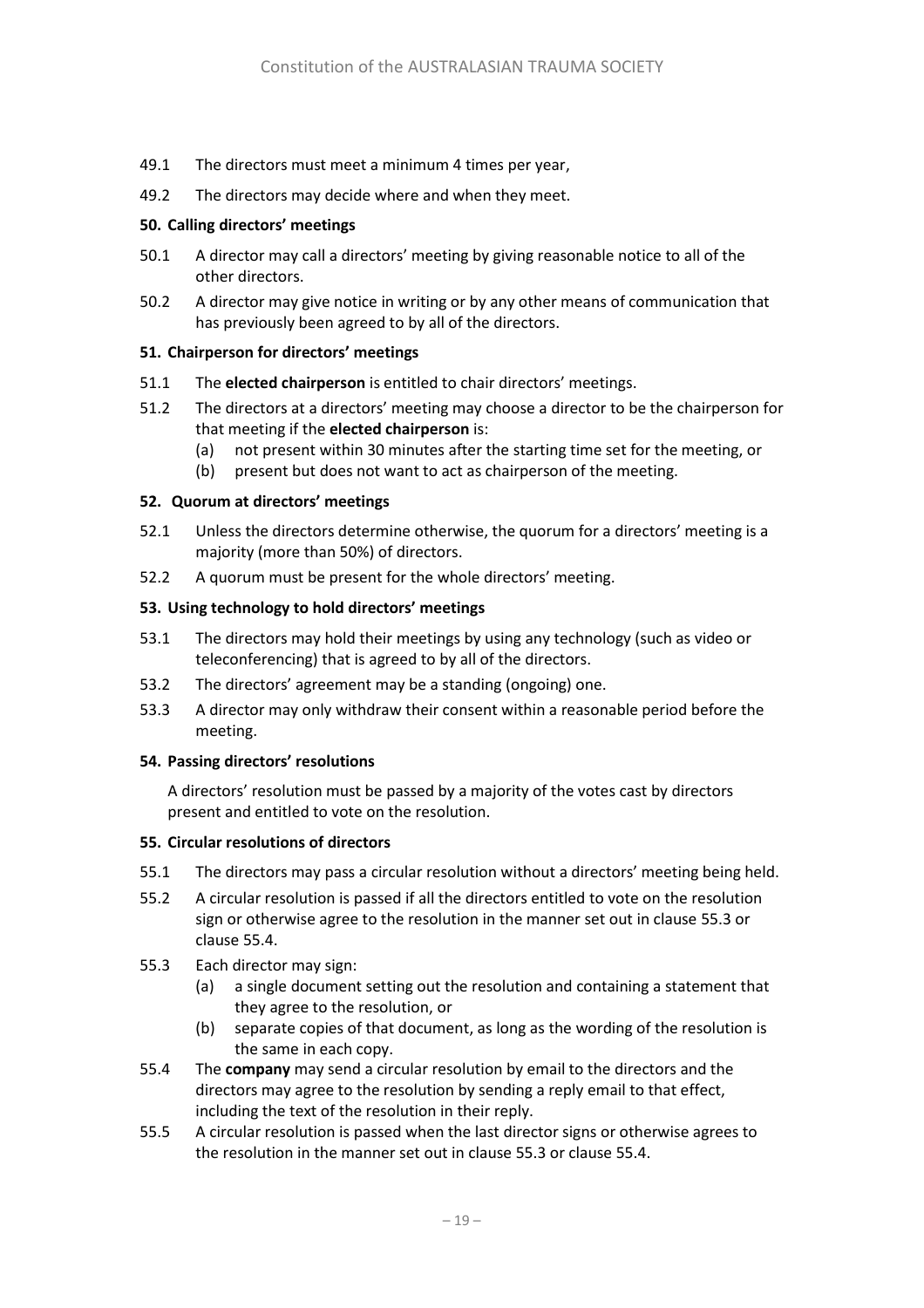### **Secretary**

#### **56. Appointment and role of secretary**

- 56.1 The **company** must have at least one secretary, who may also be a director.
- 56.2 A secretary must be appointed by the directors (after giving the **company** their signed consent to act as secretary of the **company**) and may be removed by the directors.
- 56.3 The directors must decide the terms and conditions under which the secretary is appointed, including any remuneration.
- 56.4 The role of the secretary is defined in the by-laws and includes:
	- (a) maintaining a register of the **company**'s members, and
	- (b) maintaining the minutes and other records of **general meeting**s (including notices of meetings), directors' meetings and circular resolutions.

### **Minutes and records**

#### **57. Minutes and records**

- <span id="page-19-0"></span>57.1 The **company** must, within one month, make and keep the following records:
	- (a) minutes of proceedings and resolutions of **general meetings**
	- (b) minutes of circular resolutions of members
	- (c) a copy of a notice of each **general meeting**, and
	- (d) a copy of a members' statement distributed to members under claus[e 30.](#page-1-5)
- <span id="page-19-1"></span>57.2 The **company** must, within one month, make and keep the following records:
	- (a) minutes of proceedings and resolutions of directors' meetings (including meetings of any committees), and
	- (b) minutes of circular resolutions of directors.
- 57.3 To allow members to inspect the **company**'s records:
	- (a) the **company** must give a member access to the records set out in claus[e 57.1,](#page-19-0) and
	- (b) the directors may authorise a member to inspect other records of the **company**, including records referred to in clause [57.2](#page-19-1) and clause [58.1.](#page-19-2)
- 57.4 The directors must ensure that minutes of a **general meeting** or a directors' meeting are signed within a reasonable time after the meeting by:
	- (a) the chairperson of the meeting, or
	- (b) the chairperson of the next meeting.
- 57.5 The directors must ensure that minutes of the passing of a circular resolution (of members or directors) are signed by a director within a reasonable time after the resolution is passed.

#### **58. Financial and related records**

- <span id="page-19-2"></span>58.1 The **company** must make and keep written financial records that:
	- (a) correctly record and explain its transactions and financial position and performance, and
	- (b) enable true and fair financial statements to be prepared and to be audited.
- 58.2 The **company** must also keep written records that correctly record its operations.
- 58.3 The **company** must retain its records for at least 7 years.
- 58.4 The directors must take reasonable steps to ensure that the **company**'s records are kept safe.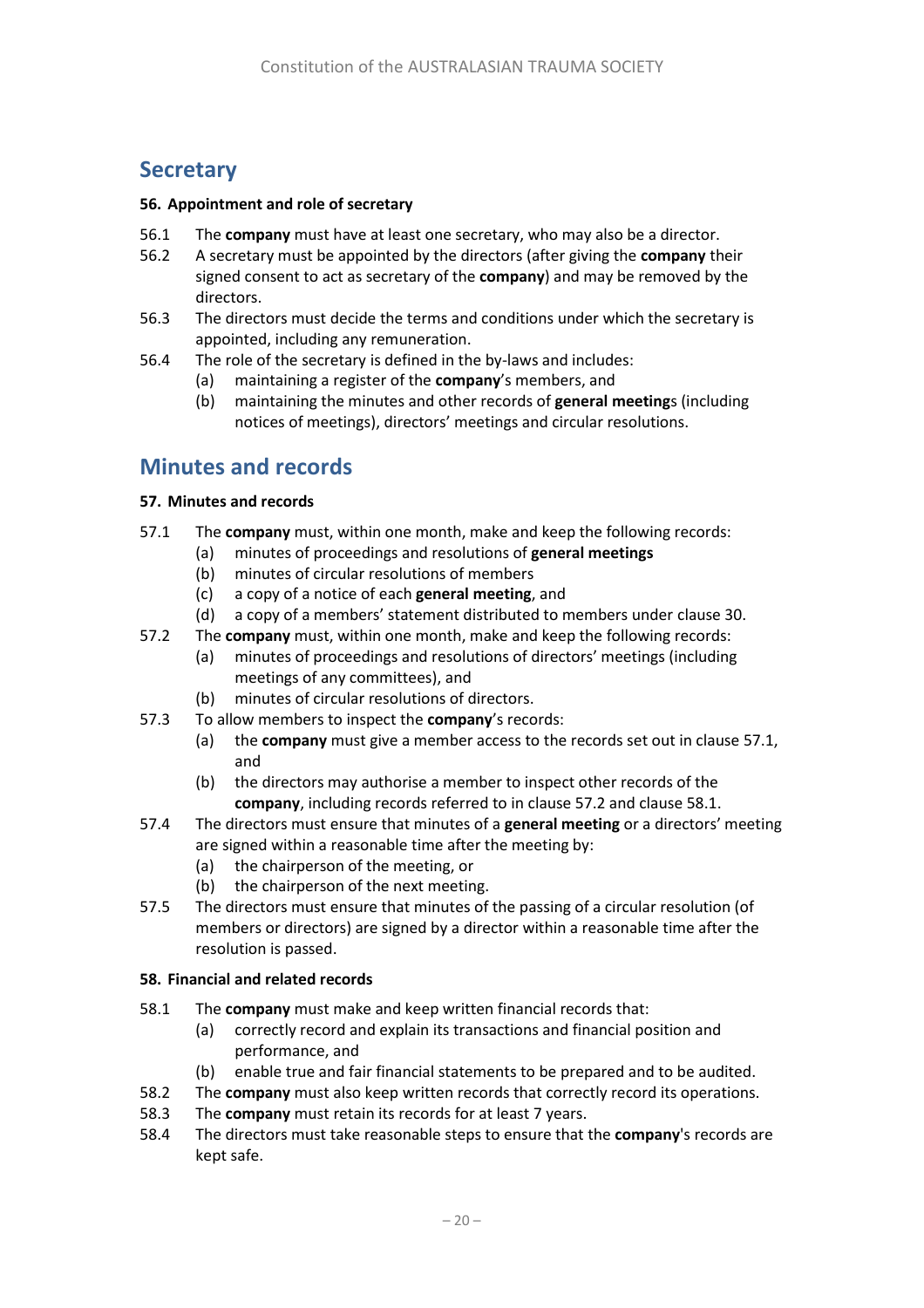### **By-laws**

#### **59. By-laws**

- 59.1 The directors may pass a resolution to make by-laws to give effect to this constitution.
- 59.2 Members and directors must comply with by-laws as if they were part of this constitution.

### **Notice**

#### **60. What is notice**

- 60.1 Anything written to or from the **company** under any clause in this constitution is written notice and is subject to clauses [61](#page-20-0) t[o 63,](#page-20-1) unless specified otherwise.
- 60.2 Clauses [61](#page-20-0) t[o 63](#page-20-1) do not apply to a notice of proxy under claus[e36.6.](#page-13-2)

#### <span id="page-20-0"></span>**61. Notice to the company**

Written notice or any communication under this constitution may be given to the **company,** the directors or the secretary by:

- (a) delivering it to the **company**'s registered office
- (b) posting it to the **company**'s registered office or to another address chosen by the **company** for notice to be provided
- (c) sending it to an email address or other electronic address notified by the **company** to the members as the **company**'s email address or other electronic address, or
- (d) sending it to the fax number notified by the **company** to the members as the **company**'s fax number.

#### **62. Notice to members**

- 62.1 Written notice or any communication under this constitution may be given to a member:
	- (a) in person
	- (b) by posting it to, or leaving it at the address of the member in the register of members or an alternative address (if any) nominated by the member for service of notices
	- (c) sending it to the email or other electronic address nominated by the member as an alternative address for service of notices (if any)
	- (d) sending it to the fax number nominated by the member as an alternative address for service of notices (if any), or
	- (e) if agreed to by the member, by notifying the member at an email or other electronic address nominated by the member, that the notice is available at a specified place or address (including an electronic address).
- 62.2 If the **company** does not have an address for the member, the **company** is not required to give notice in person.

#### <span id="page-20-1"></span>**63. When notice is taken to be given**

A notice: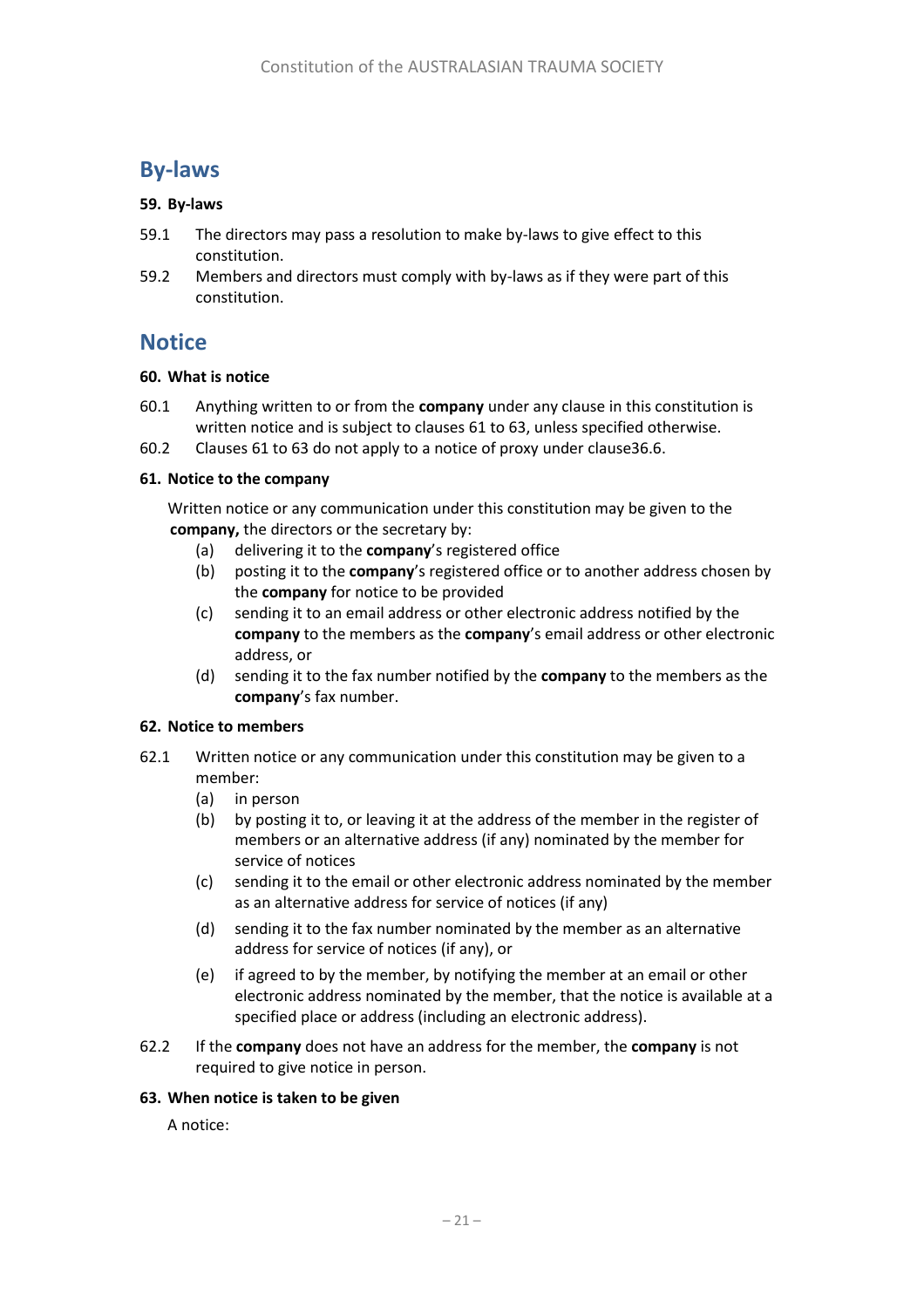- (a) delivered in person, or left at the recipient's address, is taken to be given on the day it is delivered
- (b) sent by post, is taken to be given on the third day after it is posted with the correct payment of postage costs
- (c) sent by email, fax or other electronic method, is taken to be given on the business day after it is sent, and
- (d) given under clause 62.1(e) is taken to be given on the business day after the notification that the notice is available is sent.

### **Financial year**

#### **64. Company's financial year**

The **company**'s financial year is from 1<sup>st</sup> July to 30<sup>th</sup> June unless the directors pass a resolution to change the financial year.

### **Indemnity, insurance and access**

#### <span id="page-21-1"></span>**65. Indemnity**

- 65.1 The **company** indemnifies each officer of the **company** out of the assets of the **company**, to the relevant extent, against all losses and liabilities (including costs, expenses and charges) incurred by that person as an officer of the **company**.
- 65.2 In this clause, 'officer' means a director or secretary who holds office on or after the date this constitution takes effect and includes a director or secretary after they have ceased to hold that office.
- 65.3 In this clause, 'to the relevant extent' means:
	- (a) to the extent that the **company** is not precluded by law (including the **Corporations Act**) from doing so, and
	- (b) for the amount that the officer is not otherwise entitled to be indemnified and is not actually indemnified by another person (including an insurer under an insurance policy).
- 65.4 The indemnity is a continuing obligation and is enforceable by an officer even though that person is no longer an officer of the **company**.

#### <span id="page-21-0"></span>**66. Insurance**

To the extent permitted by law (including the **Corporations Act**), and if the directors consider it appropriate, the **company** may pay or agree to pay a premium for a contract insuring a person who is or has been an officer of the **company** against any liability incurred by the person as an officer of the **company**.

#### **67. Directors' access to documents**

- 67.1 A director has a right of access to the financial records of the **company** at all reasonable times.
- 67.2 If the directors agree, the **company** must give a director or former director access to:
	- (a) certain documents, including documents provided for or available to the directors, and
	- (b) any other documents referred to in those documents.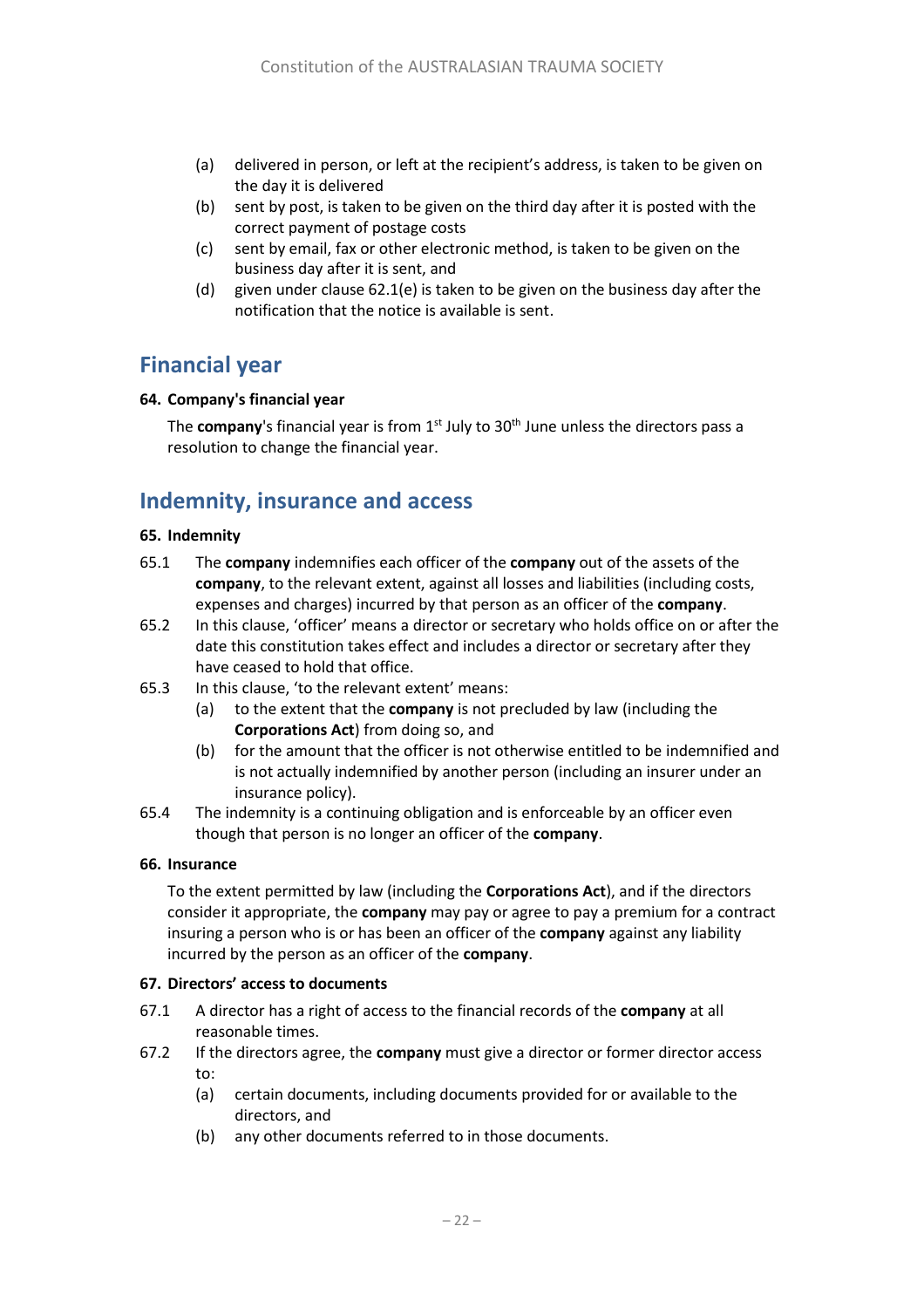### **Winding up**

#### **68. Surplus assets not to be distributed to members**

If the **company** is wound up, any **surplus assets** must not be distributed to a member or a former member of the **company**, unless that member or former member is a charity described in clause 69.1.

#### <span id="page-22-1"></span>**69. Distribution of surplus assets**

- 69.1 Subject to the **Corporations Act** and any other applicable Act, and any court order, any **surplus assets** that remain after the **company** is wound up must be distributed to one or more charities:
	- (a) with charitable purpose(s) similar to, or inclusive of, the purpose(s) in clause 6, and
	- (b) which also prohibit the distribution of any **surplus assets** to its members to at least the same extent as the **company**.
- 69.2 The decision as to the charity or charities to be given the **surplus assets** must be made by a **special resolution** of members at or before the time of winding up. If the members do not make this decision, the **company** may apply to the Supreme Court to make this decision.

### **Definitions and interpretation**

#### <span id="page-22-0"></span>**70. Definitions**

In this constitution:

*ACNC Act* means the *Australian Charities and Not-for-profits Commission Act 2012*  (Cth)

*company* means the **company** referred to in clause 1

*Corporations Act* means the *Corporations Act 2001* (Cth)

*elected chairperson* means a person elected by the directors to be the **company**'s chairperson under clause 40

*general meeting* means a meeting of members and includes the annual **general meeting**, under clause 20.1

*initial member* means a person who is named in the application for registration of the **company**, with their consent, as a proposed member of the **company** *member present* means a member holding current membership with voting rights, in connection with a **general meeting or other meeting**, a **member present** in person, by representative or by proxy at the venue or venues for the meeting *registered charity* means a charity that is registered under the **ACNC Act** *special resolution* means a resolution:

- i. of which notice has been given under clause 21.5(c), and
- ii. that has been passed by at least 75% of the votes cast by **members present** and entitled to vote on the resolution, and

*surplus assets* means any assets of the **company** that remain after paying all debts and other liabilities of the **company**, including the costs of winding up.

#### **71. Reading this constitution with the Corporations Act**

71.1 The replaceable rules set out in the **Corporations Act** do not apply to the **company**.